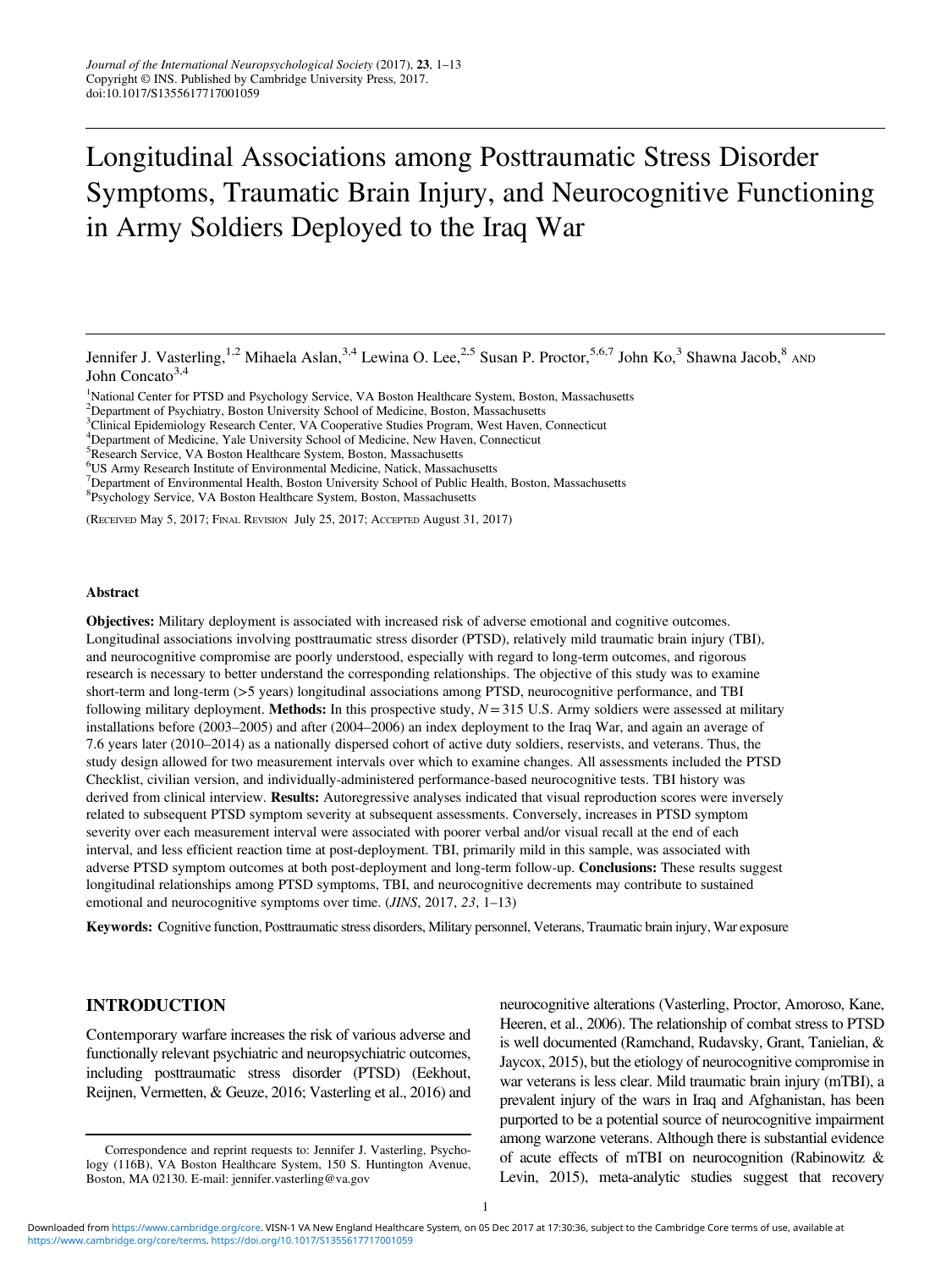typically occurs within 90 days for most milder TBI events (e.g., Karr, Areshenkoff, & Garcia-Berrera, [2014\)](#page-11-0). The longer-term impact of deployment-related mild TBI on neurocognitive functioning, however, has been debated, with some evidence suggesting that PTSD and other common psychiatric co-morbidities of deployment TBI may substantially contribute to neurocognitive compromise in warzone veterans with history of mild TBI (e.g., Neipert et al., [2014;](#page-11-0) Vasterling et al., [2012](#page-12-0); Verfaellie, Lafleche, Spiro, & Bousquet, [2014\)](#page-12-0).

Service members and military veterans may also engage in health risk behaviors (e.g., increased alcohol use, reckless driving) associated with PTSD (Kelley et al., [2012](#page-11-0)) that place them at risk for non-deployment TBI subsequent to their return from warzone participation (Regasa, Thomas, Gill, Marion, & Ivins, [2016](#page-11-0)), but the effects of non-deployment injuries on long-term psychiatric and neurocognitive outcomes among contemporary war zone veterans has received little attention.

The interplay among PTSD, TBI, and neurocognitive functioning is likely complex. As summarized in a recent review (Arnsten, Raskind, Taylor, & Connor, [2015](#page-10-0)), the animal literature has suggested that the neurocognitive impairment observed in cross-sectional studies of PTSD in humans (Scott et al., [2015\)](#page-11-0) may be attributable to chronic neurobiological disturbances arising from exposure to extreme stress and maintained by PTSD. Evidence from prospective studies of trauma-exposed human populations, however, suggests that pre-exposure neurocognitive performance can moderate the effects of trauma exposure on PTSD development (Marx, Doron-Lamarca, Proctor, & Vasterling, [2009;](#page-11-0) Parslow & Jorm, [2007](#page-11-0)).

Although the mechanisms are not as yet fully understood, greater neurocognitive integrity has been purported to buffer the effects of traumatic stress by enhanced cognitive control of trauma memories, stronger regulation of emotions, and the adaptive re-appraisal of trauma-related cognitions requiring both the inhibition of maladaptive thoughts and the generation of more constructive alternatives. Such bi-directional influences, if present, would potentially create a downward spiral, in which both neurocognitive impairment and PTSD symptoms increase over time. In addition, recent prospective studies of relatively short-term outcomes have indicated that deployment TBI increases risk of PTSD from 3 to 12 months after return from deployment (Mac Donald et al., [2017;](#page-11-0) Stein et al., [2015](#page-12-0)).

Better understanding of longitudinal associations among common risk factors and emotional and neurocognitive outcomes of warzone deployment may inform points of intervention. Much of the existing research, however, has been cross-sectional, limiting the ability to make causal inferences. As part of Veterans Affairs (VA) Cooperative Studies Program #566 (CSP#566), we examined data gathered prospectively from U.S. Army soldiers before (2003–2005) and after (2004–2006) Iraq War deployment, and again at a long-term (>5-year) follow-up assessment (2010–2014). Our goal was to examine the longitudinal associations among

PTSD, neurocognitive performance, and TBI following military deployment. Taking into account prior values of outcome variables and adjusting for age, education, race/ ethnicity, marital status, military duty status, and combat severity, we hypothesized that for both post-deployment and long-term follow-up outcomes: (1) increases in PTSD symptom severity would be associated with less favorable neurocognitive outcomes; (2) more proficient neurocognitive performance at prior assessments would be associated with less severe PTSD symptoms at subsequent assessments; and (3) TBI (predominantly mild and uniformly post-acute in this sample) would be associated with more severe PTSD symptoms, but would not be associated with neurocognitive outcomes.

#### METHODS

### Sampling and Recruitment

Human subjects approval was obtained from the VA Central Institutional Review Board. All participants provided written, in-person consent for neurocognitive data used in the current analyses; other data (e.g., details of TBI episodes) used in models were obtained previously via verbal, telephone consent.

The current study is a component of a longitudinal cohort study (Neurocognition Deployment Health Study) (Vasterling, Proctor, Amoroso, Kane, Gackstetter, et al., [2006](#page-12-0)) that has included pre-deployment, post-deployment, and long-term follow-up (CSP#566) assessments that were conducted in reference to an index Iraq War deployment for each participant. NDHS participants were sampled as U.S. Army soldiers at the military battalion level before their deployment to Iraq but, as a nationally dispersed cohort comprised of service members and military veterans at the time of long-term follow-up, were recruited individually for CSP#566. Sampling and recruitment for initial enrollment in Neurocognition Deployment Health Study and for CSP#566 core procedures are described elsewhere (Aslan et al., [2013;](#page-10-0) Vasterling et al., [2016\)](#page-12-0).

Participants for the current study (Supplementary Figure S1) were recruited from 397 CSP#566 participants who had completed pre- and post-deployment neurocognitive testing, and who also scored  $\geq 38$ , an established cutoff, on a performance validity index (Test of Memory Malingering [TOMM], trial 1) (O'Bryant, Engel, Kleiner, Vasterling, & Black, [2007](#page-11-0)) at previous assessments. In addition, CSP#566 participants were not considered eligible if their responses on self-report measures suggested invalid responding. Specifically, if their responses were unidirectional on self-report measures in which the pathological response varied in direction (e.g., choosing all "5"s on a Likert scale when "5" could indicate maximum distress on some items but minimum distress on others).

Of this pool, enrollment closed before full recruitment procedures could be completed on 36 participants who were sent an initial invitation, 33 could not be reached, and 13 declined participation, resulting in a sample of 315 participants.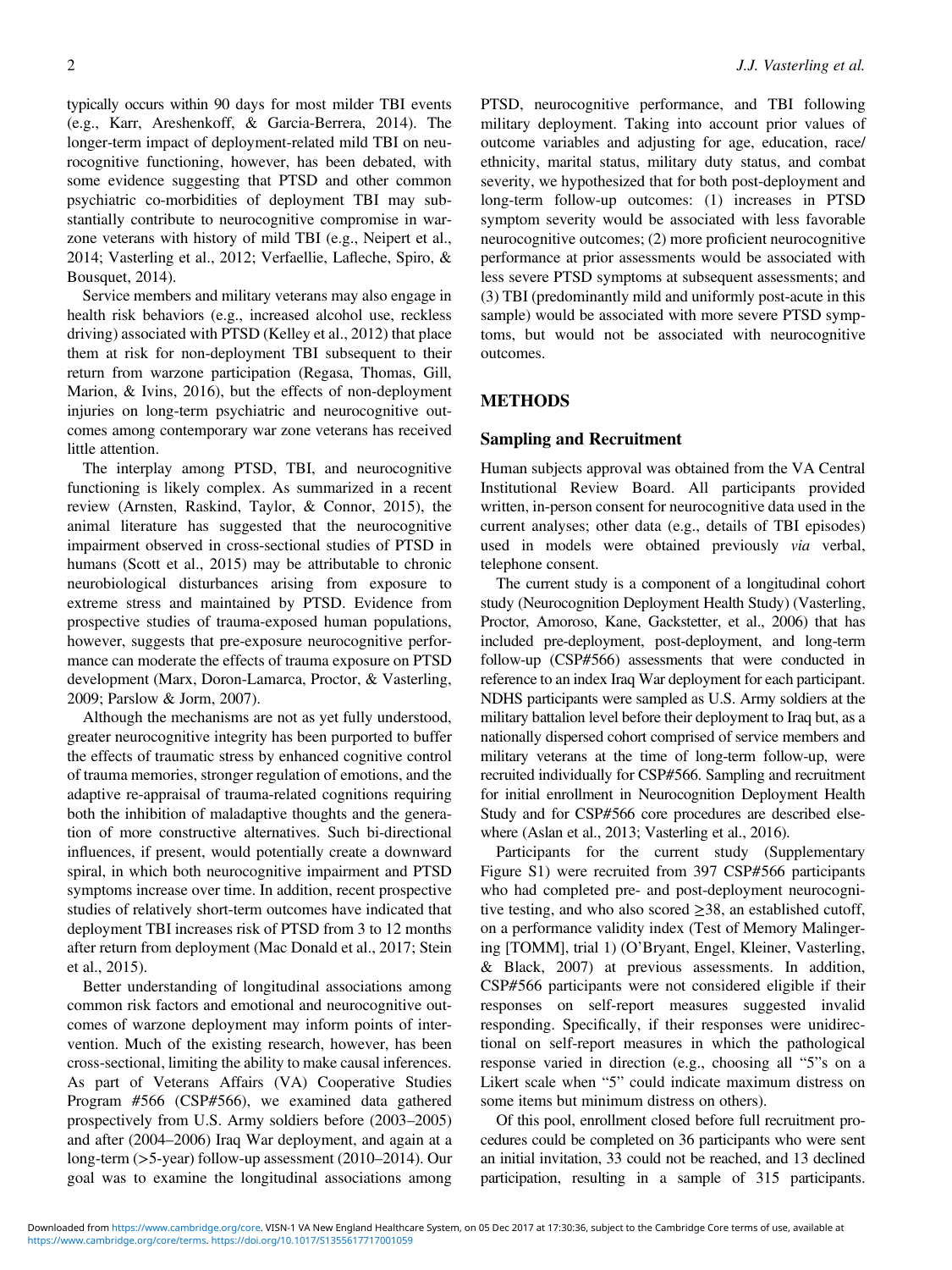Participants in the current study  $(n=43)$  were also excluded if, during the current assessment, they scored <38 on the TOMM, trial 1 ( $n=5$ ) or were determined by consensus discussion to be notably disengaged from study procedures (e.g., not looking at the computer screen for extended periods during task administration)  $(n=2)$ , if they reported deployment TBI history inconsistently across the post-deployment and long-term follow-up assessments  $(n=34)$ , completed no questionnaires  $(n=1)$ , or if they completed neurocognitive procedures  $>180$  days after the phone interview  $(n=1)$ , yielding an analytic sample of  $n=272$ .

Recruitment for the current study was conducted via phone after completion of the core (interview and questionnaire) CSP#566 procedures. Participants could opt to complete neurocognitive assessment procedures at a CSP#566 site (Boston, Seattle)  $(n = 23)$ , or request that a CSP#566 examiner travel to conduct the assessment within the participant's home community  $(n=306)$ . Tests were administered in private, quiet settings whether at the study site or within the participant's community (e.g., rented hotel conference room).

#### Data Sources

Primary data from pre- and post-deployment assessments, occurring an average of 159.7 days  $(SD=139.1$  days; range  $=2-589$  days) before deployment and 100.3 days  $(SD = 52.4$  days; range = 38–345 days) after return from deployment, were gathered in-person at military installations. TBI and PTSD data were derived from CSP#566 (long-term follow-up) phone interviews and mail surveys, occurring an average of 91.0 months  $(SD=11.4$  months; or 7.6 years, after the post-deployment assessment; range=65.7–114.4 months). Details of the pre-deployment, post-deployment, and long-term follow-up assessments are described elsewhere (Vasterling, Proctor, Amoroso, Kane, Gacksetter, et al., [2006](#page-12-0); Aslan et al., [2013](#page-10-0)). Deployment information was verified by Defense Manpower Data Center records.

The neurocognitive battery at long-term follow-up, administered an average of 34.2 days  $SD = 25.2$  days; range = 0–177 days) after the CSP#566 core assessment, included standardized tests of verbal-auditory learning and memory (Wechsler Memory Scale, 3rd Edition, Verbal Paired Associates I and II, respectively) (Wechsler, [1997](#page-12-0)), visualspatial learning and memory (Wechsler Memory Scale Visual Reproductions, immediate and delayed recall, respectively) (Wechsler, [1945](#page-12-0)), reaction time efficiency (Automated Neuropsychological Assessment Metrics Simple Reaction Time) (Reeves, Kane, Elsmore, Winter, & Bleiberg, [2002](#page-11-0)), and sustained attention (Neurobehavioral Evaluation System, 3rd Edition., Continuous Performance Test) (Letz, Green, & Woodard, [1996](#page-11-0)). These tests were selected on the basis of previous Neurocognition Deployment Health Study findings indicating deployment-related performance differences (Vasterling, Proctor, Amoroso, Kane, Heeren, et al., [2006](#page-12-0)).

Variables extracted from these tests can be found in Table 1. All scoring was free of subjective judgment except for Visual Reproductions, which was scored according to set criteria. As with pre- and post-deployment assessments (Vasterling, Proctor, Amoroso, Kane, Heeren, et al., [2006](#page-12-0)), long-term follow-up reliability ratings, performed on 12% of randomly selected drawings by a second rater blinded to other study data, indicated high inter-rater reliability [intraclass correlations  $(ICC)=0.94$  for immediate recall;  $ICC = 0.95$  for delayed recall].

The PTSD Checklist-Civilian version (PCL-C; Ruggiero, Del Ben, Scotti, & Rabalais, [2003\)](#page-11-0), yielding a summary score of 17–85, was administered at all time-points and was used as a self-report measure of Diagnostic and Statistical Manual, 4th Edition text revision (DSM-IV-TR; American Psychiatric Association, [2000\)](#page-10-0) PTSD symptom severity for the primary analyses. At long-term follow-up, the PCL-C summary score was highly correlated (Pearson  $r=0.82$ ;  $p < .0001$ ) with the summary score of the Clinician Administered PTSD Scale (CAPS; Blake et al., [1995](#page-11-0)), a highly reliable structured interview considered to be a benchmark instrument for DSM-IV PTSD assessment (Weathers, Keane, & Davidson, [2001\)](#page-12-0). The CAPS was administered only at long-term followup and, therefore, was not used in our longitudinal analyses. For the purposes of sample characterization only, the PCL-C was also used to determine probable PTSD cases at each assessment.

Congruent with other studies of Iraq deployment (Smith et al., [2008;](#page-12-0) Sundin et al., [2014](#page-12-0)), case definition was based on DSM-IV-TR symptom congruency and a cut-off of 50 on the

| Measure                                       | Variable                               | Possible Range | Construct                       |
|-----------------------------------------------|----------------------------------------|----------------|---------------------------------|
| WMS-III Verbal Paired Associates (VPA)        |                                        |                |                                 |
| VPA I                                         | Total correct, trials 1–4              | $0 - 32$       | Verbal-auditory learning        |
| <b>VPA II</b>                                 | Total correct, delayed recall          | $0 - 8$        | Verbal-auditory memory          |
| WMS Visual Reproductions (VR)                 |                                        |                |                                 |
| VR immediate recall                           | Total accurate elements, cards A-C     | $0 - 14$       | Visual-spatial learning         |
| VR delayed recall                             | Total accurate elements, cards A-C     | $0 - 14$       | Visual-spatial memory           |
| ANAM Simple Reaction Time <sup>a</sup>        | Throughput score                       | NA             | Simple reaction time efficiency |
| NES3 Continuous Performance Test <sup>a</sup> | Total omission errors, log-transformed | NA             | Sustained attention             |

WMS-III = Wechsler Memory Scale,  $3<sup>rd</sup>$  edition. WMS = Wechsler Memory Scale. ANAM = Automated Neuropsychological Assessment Metric. NES3 = Neurobehavioral Evaluation System, 3<sup>rd</sup> Edition. NA = non-applicable. <sup>a</sup>Computer-assisted administration. Scores are raw scores unless otherwise indicated.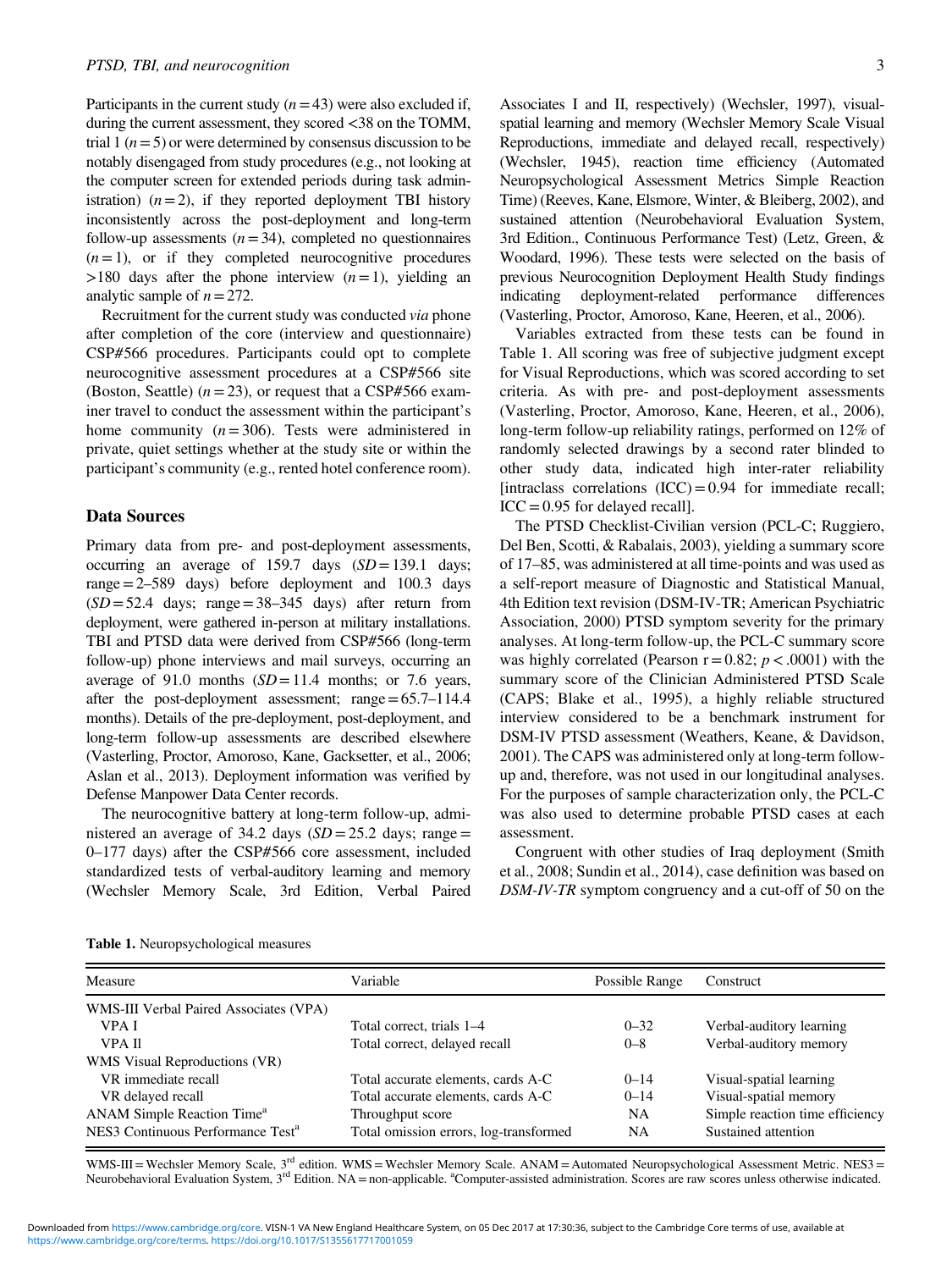summary score. Combat exposure was assessed using the Deployment Risk and Resilience Inventory (DRRI; Vogt, Proctor, King, King, & Vasterling, [2008\)](#page-12-0) Combat Experiences Scale (CES), modified to include a frequency-based response scale and an item pertaining to convoy participation. Archived CES data, obtained at the post-deployment assessment, measured combat exposure between pre- and post-deployment. CSP#566 participants who deployed at least once following their post-deployment assessment completed the CES again, by telephone interview, in reference to their most recent deployment. CSP#566 participants who did not deploy between post-deployment and follow-up assessment were assigned a CES score of 0 for the post-deployment to follow-up time period.

TBI during the index deployment was ascertained by structured in-person interview during the post-deployment assessment. Of note, at the time of the index deployment (2003–2005), TBI events in the war-zone were not systematically captured within military medical records. In the context of time constraints associated with conduct of the study at military installations, and consistent with the early focus of the study on environmental hazards and stress, the post-deployment interview documented only TBI events associated with outright loss of consciousness (i.e., "knocked out") (Vasterling et al., [2012\)](#page-12-0). This prioritization reflected attempts to capture those events with greater risk of adverse deployment-related clinical outcomes (Hoge et al., [2008;](#page-11-0) Luethcke et al., [2011](#page-11-0)).

Reflecting developing knowledge over the course of this multi-year longitudinal study, and long-term follow-up assessments conducted individually outside the context of military duties, lifetime history of TBI events associated with either (a) alteration of consciousness (explained as "dazed" or loss of memory for "what was happening during, immediately before, or immediately after the injury"), or (b) loss of consciousness, was documented at long-term follow-up (see Alosco et al., [2016](#page-10-0) for further details). Long-term follow-up TBI interviews were conducted by a clinical psychologist using a structured phone interview.

Characteristics of the five most serious injuries for each participant were documented, including those experienced during the index deployment. Specifically, we used long-term follow-up report of TBI events with altered consciousness to supplement the post-deployment assessment report of TBI events with loss of consciousness during the index deployment. At both assessments, examiners clarified questions, as necessary, when participants were uncertain about their meaning. TBI classification required head injury or blast exposure ("injuries to your head or close exposures to explosive blasts"), with alteration or loss of consciousness. Each TBI event was categorized as mild or moderate-severe, based on commonly used categorizations for duration of loss of consciousness (mild:<30 min) and posttraumatic amnesia (mild:<24 hr).

#### Statistical Analyses

Data were analyzed using SAS v9.2 (SAS Institute Inc, Cary, NC) and Spotfire S+ v8.2 (TIBCO Software Inc, Palo Alto, CA).

Values for each missing PCL-C item, involving  $<5\%$  of participants, were imputed case-wise, using the mean value of the PCL-C items completed during the relevant assessment episode for that person. The maximum number of missing items per individual case at each PCL-C administration was five (29% of 17 total items); no cases were missing  $> 50\%$ of the items relevant to each PTSD symptom cluster (DSM-IV-TR Criteria B, C, D). Values for missing CES items, also involving <5% of participants, were imputed case-wise using the mean value of the remaining completed items for that person. The maximum number of missing items per individual case at each CES administration was four  $(25\% \text{ of } 16 \text{ total items})$ ; three participants  $(1\%)$  with multiple deployments were missing the entire CES on their most recent deployment.

To examine associations between the change in PTSD symptoms from pre- to post-deployment and postdeployment neurocognitive outcomes (hypothesis 1), we evaluated separate autoregressive linear regression models for each neurocognitive variable, adjusted for age at predeployment assessment. Age, pre-deployment ("autoregressive") values of post-deployment outcomes, pre- to post-deployment PCL-C difference scores, and the presence or absence of any TBI during the index deployment, were entered simultaneously; CES scores were added in a second step. Associations between change in PTSD symptoms from post-deployment to long-term follow-up with neurocognitive outcomes at long-term follow-up were modeled similarly, but with values relevant to the (a) time period of interest, and (b) presence or absence of any TBI event experienced between the post-deployment and long-term follow-up assessments.

To examine associations between pre-deployment neurocognitive test performances (hypothesis 2) and TBI (hypothesis 3) with post-deployment PTSD symptom outcomes, as measured by PCL-C summary scores, we evaluated two autoregressive linear regression models. Both models adjusted for age at pre-deployment assessment. Model 1 included simultaneous entry of Visual Reproductions, immediate recall (visual-spatial learning), Verbal Paired Associates I (verbal-auditory learning), Simple Reaction Time throughput (reaction time efficiency), and Continuous Performance Test log-transformed omission errors (sustained attention) as neurocognitive predictors, as well as the presence or absence of TBI during the index deployment; age and the pre-deployment PCL-C summary score were also included.

CES scores were added in a second step to account for environments (i.e., high combat intensity) hypothesized to increase risk of both TBI and PTSD. Model 2 was identical to model 1, but consistent with prior research (Marx, Doron-Lamarca, et al., [2009](#page-11-0)), Visual Reproductions delayed recall and Verbal Paired Associates II (indices of visual and verbal memory, respectively) were substituted for Visual Reproductions immediate recall and Verbal Paired Associates I, respectively, due to high intercorrelations between learning and memory indices. Associations between post-deployment neurocognitive performances and long-term PTSD symptom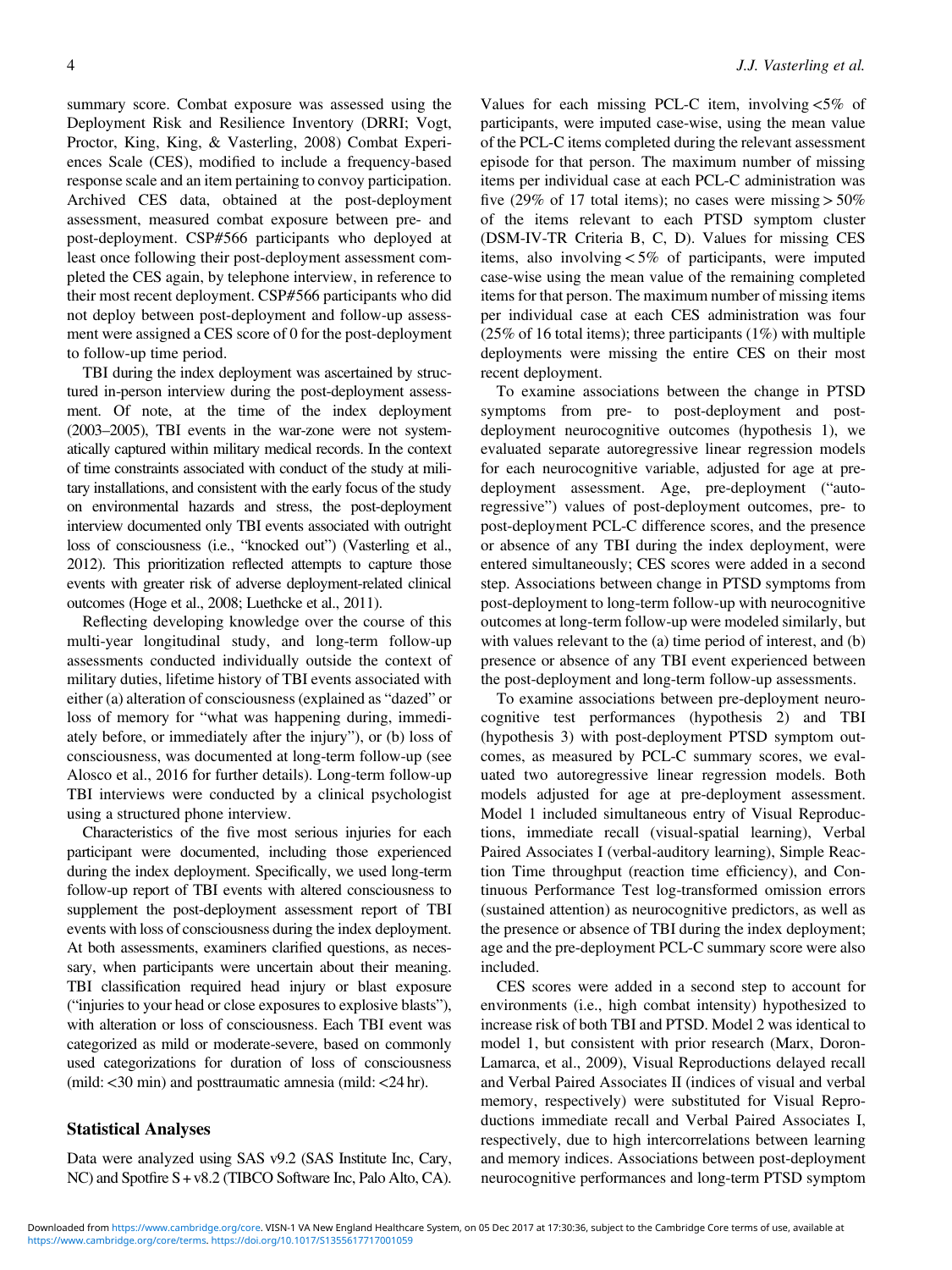severity outcomes (CSP#566 assessment) were modeled similarly, but with values relevant to the time period of interest (hypotheses 2 and 3).

# RESULTS

# **Participants**

Sample characteristics are presented in Table 2. The majority of participants were men, Caucasian, and relatively young in age and without significant military experience at pre-deployment. Over time, an increasing number of participants obtained additional formal education, married, separated from military service, received military promotions, served in service support

|  | <b>Table 2.</b> Participant characteristics across assessments $(n = 272^a)$ |  |  |
|--|------------------------------------------------------------------------------|--|--|
|  |                                                                              |  |  |

roles (with fewer in combat arms occupational specialties), deployed again, and were more likely to meet PTSD case definition (20% at long-term follow-up). TBI (Supplementary Table S1) was more prevalent between pre- and postdeployment assessment  $(n=73)$  than between postdeployment assessment and long-term follow-up  $(n=60)$ . The majority of TBI events identified by participants as being the "most serious" were mild (89% of TBI events experienced between pre- and post-deployment assessment;>83% of TBI events experienced between post-deployment assessment and long-term follow-up). Almost all (>98%) of the most recent events during each interval were post-acute (>3 months) at the time of neurocognitive testing. Participants also more frequently reported one event ( $vs.$  > 1 event) during both intervals.

|                                               | Pre-<br>deployment | Post-<br>deployment | Pre- to post-<br>deployment, $p$ value follow-up | Long-term  | Post-deployment<br>to follow-up, $p$ value |
|-----------------------------------------------|--------------------|---------------------|--------------------------------------------------|------------|--------------------------------------------|
| Age, mean $(SD)$ , years                      | 26.1(6.1)          | 27.8(6.2)           | 0.0017                                           | 35.3(6.1)  | < .0001                                    |
| Sex, No. (%)                                  |                    |                     |                                                  |            |                                            |
| Men                                           | 256(94.1)          |                     |                                                  |            |                                            |
| Women                                         | 16(5.9)            |                     |                                                  |            |                                            |
| Race/ethnicity, No. (%)                       |                    |                     |                                                  |            |                                            |
| Caucasian                                     | 191 (70.2)         |                     |                                                  |            |                                            |
| African American                              | 34(12.5)           |                     |                                                  |            |                                            |
| Hispanic American                             | 32(11.8)           |                     |                                                  |            |                                            |
| Other                                         | 15(5.5)            |                     |                                                  |            |                                            |
| Education, No. (%)                            |                    |                     | $1.0\,$                                          |            | < .0001                                    |
| High school or equivalent                     | 182 (66.9)         | 182 (66.9)          |                                                  | 58 (21.3)  |                                            |
| Part college                                  | 85 (31.3)          | 85 (31.3)           |                                                  | 161(59.2)  |                                            |
| College or greater                            | 5(1.8)             | 5(1.8)              |                                                  | 53 (19.5)  |                                            |
| Married, No. (%)                              | 131 (48.3)         | 145(53.5)           | 0.0035                                           | 181 (66.5) | 0.0003                                     |
| Army service, mean (SD), years                | 5.0(5.1)           | 6.6(5.2)            | 0.0002                                           | 11.3(5.6)  | < .0001                                    |
| Duty status, No. (%)                          |                    |                     | < .0001                                          |            | < .0001                                    |
| Regular active duty                           | 230 (84.6)         | 186 (68.6)          |                                                  | 85 (31.3)  |                                            |
| Reservist                                     | 42 (15.4)          | 85 (31.4)           |                                                  | 48 (17.7)  |                                            |
| Military veteran                              | 0(0)               | 0(0)                |                                                  | 139(51.1)  |                                            |
| Most recent rank (using pay grade), No. (%)   |                    |                     | < .0001                                          |            | < .0001                                    |
| Junior enlisted $(E1 - E4)$                   | 185 (68.0)         | 124(45.6)           |                                                  | 56 (20.6)  |                                            |
| Non-commissioned officers (E5-E9)             | 79 (29.0)          | 139(51.1)           |                                                  | 203(74.6)  |                                            |
| Officers (commissioned or warrant)            | 8(3.0)             | 9(3.3)              |                                                  | 13(4.8)    |                                            |
| Most recent military occupation type, No. (%) |                    |                     | 1.00                                             |            | 0.0004                                     |
| Combat arms                                   | 130 (48.0)         | 130 (47.8)          |                                                  | 113 (41.6) |                                            |
| Combat support                                | 36(13.3)           | 36(13.2)            |                                                  | 39 (14.3)  |                                            |
| Service support                               | 105(38.8)          | 106(39.0)           |                                                  | 120(44.1)  |                                            |
| Cumulative number of OEF/OIF deployments, No. |                    |                     |                                                  |            |                                            |
| $(\%)$                                        |                    |                     |                                                  |            |                                            |
| 0                                             | 268 (98.5)         |                     |                                                  |            |                                            |
| 1                                             | 4(1.5)             | 267 (98.2)          |                                                  | 107 (39.3) |                                            |
| $\overline{c}$                                | 0(0)               | 5(1.8)              |                                                  | 89 (32.7)  |                                            |
| $\overline{\mathbf{3}}$                       | 0(0)               | 0(0)                |                                                  | 64(23.5)   |                                            |
| $\overline{4}$                                | 0(0)               | 0(0)                |                                                  | 11(4.0)    |                                            |
| 5                                             | 0(0)               | 0(0)                |                                                  | 1(0.4)     |                                            |
| PTSD cases <sup>b</sup> , No. $(\%)$          | 13(4.8)            | 19(7.0)             | 0.34                                             | 54 (19.9)  | < .0001                                    |
| CES, mean (SD), summary score                 |                    | 16.7(9.5)           |                                                  | 7.5(10.3)  | < .0001                                    |

Data were tested with a McNemar test (categorical) or a paired t test (continuous). OEF= Operation Enduring Freedom. OIF= Operation Iraqi Freedom. PTSD = posttraumatic stress disorder. CES = Combat Experiences Scale. <sup>a</sup>Varies slightly across variables as a function of missing data. <sup>b</sup>PTSD cases were derived from the PTSD Checklist, civilian version.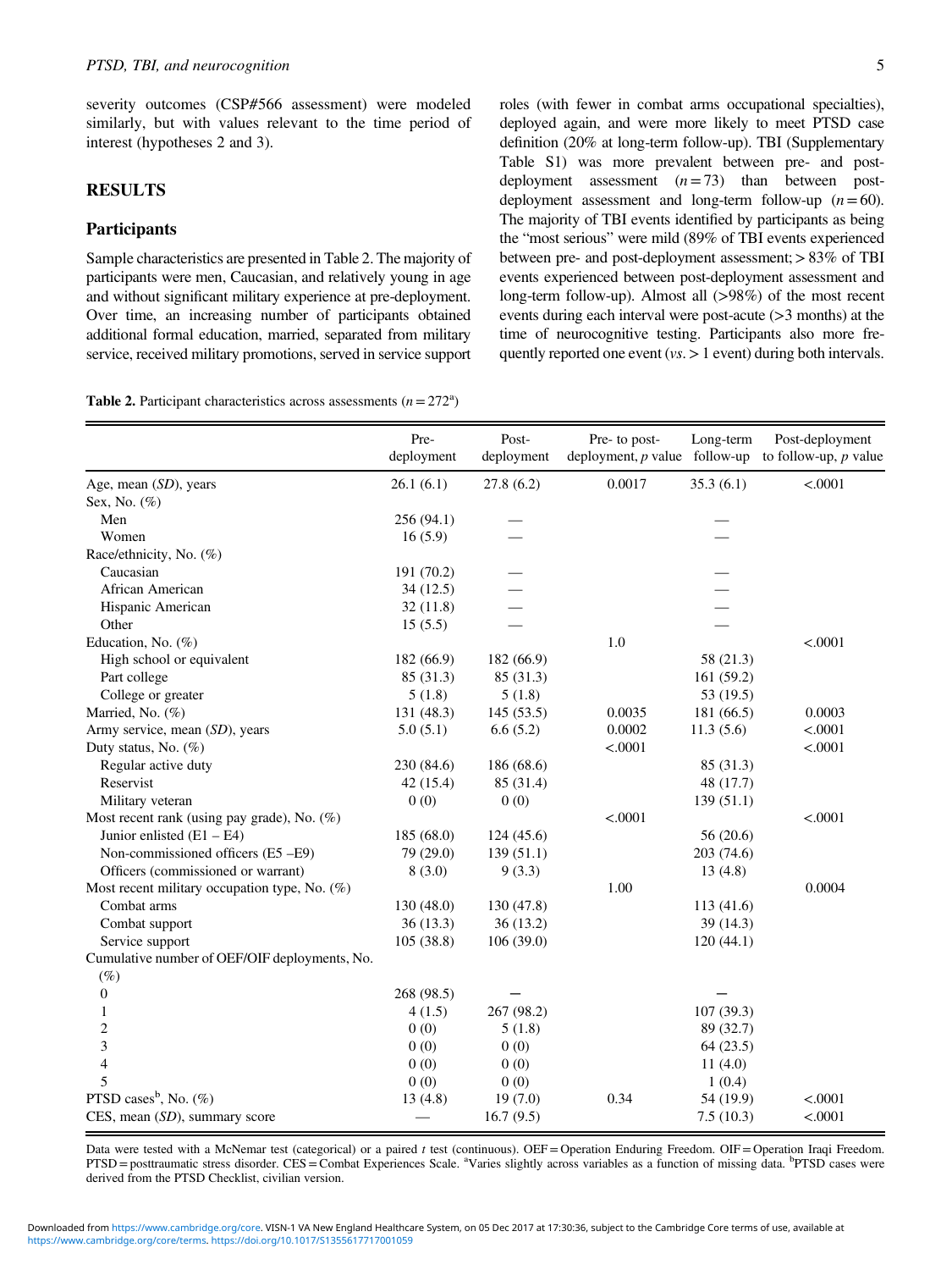In aggregate, PTSD symptom severity, as measured by PCL-C summary scores, increased from pre- to postdeployment, and again from post-deployment to long-term follow-up (Supplementary Table S2). Neurocognitive performances either did not change significantly or improved over time (Supplementary Table S2). The analytic sample  $(n= 272)$  resembled the eligible participant pool  $(n= 397)$  on all sample characteristics (Supplementary Table S3).

# Hypothesis 1: Association of PTSD Symptom Increases with Neurocognitive Performances

Examining neurocognitive performances as post-deployment outcomes [\(Table](#page-6-0) 3), fully adjusted linear regression models showed that increases in PTSD symptom severity from preto post-deployment were significantly associated with less proficient Verbal Paired Associates II and Simple Reaction Time throughput scores. In contrast, greater combat exposure was significantly associated with more proficient Simple Reaction Time throughput scores.

Fully adjusted models at long-term follow-up [\(Table](#page-7-0) 4) indicated that increases in PTSD symptom severity from post-deployment to long-term follow-up were significantly associated with less proficient scores on Visual Reproductions immediate and delayed recall, and Verbal Paired Associates II.

Associations between increases in PTSD symptom severity and neurocognitive outcomes were similar in models unadjusted for combat severity (data not shown).

# Hypothesis 2: Association of Neurocognitive Performance with PTSD Symptom Severity as an Outcome

As shown in [Table](#page-8-0) 5, fully adjusted linear regression models examining PTSD symptom severity as an outcome at post-deployment indicated an inverse relationship between performance on Visual Reproductions immediate recall at predeployment and post-deployment PTSD symptom severity.

Also shown in [Table](#page-8-0) 5, fully adjusted models examining PTSD symptom severity as an outcome at long-term followup showed that more proficient post-deployment Visual Reproductions immediate recall and delayed recall scores were associated with less severe PTSD symptoms at longterm follow-up.

The patterns of association were similar in models unadjusted for combat severity (data not shown).

# Hypothesis 3: Association of TBI with Neurocognitive Outcomes and PTSD Symptom Severity

TBI was not significantly associated with any neurocognitive outcomes at either post-deployment or long-term follow-up in both models, either unadjusted for combat severity (data not shown) or in fully adjusted models ([Tables](#page-6-0) 3 and [4](#page-7-0)). As shown in [Table](#page-8-0) 5, fully adjusted linear regression

models inclusive of pre-deployment neurocognitive scores, as predictors of post-deployment PTSD symptom severity, indicated that the presence of TBI between pre- and postdeployment assessments was independently associated with more severe post-deployment PTSD symptoms, in both immediate and delayed recall models. Similarly, the presence of TBI between post-deployment assessment and long-term follow-up assessment was independently associated with more severe PTSD symptoms at long-term follow-up for both immediate and delayed recall models.

# DISCUSSION

In this prospective study of U.S. Army soldiers who deployed to the Iraq War, we examined longitudinal relationships among PTSD symptom severity, TBI, and neurocognitive functioning over almost a decade, including assessments conducted before and after an index deployment, and a longterm follow-up assessment. Our findings, adjusted for age, education, race/ethnicity, military duty status, marital status, baseline values of the outcome variables, and combat severity, indicated a complex pattern of associations among PTSD symptom severity, learning and memory performance, and TBI that may contribute to sustaining adverse mental health outcomes over time. This study is novel in examining long-term longitudinal associations, inclusive of baseline data, among these deployment-relevant variable domains.

Associations between PTSD symptom severity and learning and memory performance in fully adjusted models (including adjustment for prior values of the outcome variables) suggest a possible bi-directional relationship between PTSD symptom severity and memory processes. Specifically, increases in PTSD symptom severity from pre- to post-deployment were associated with less proficient verbal memory; and, increases in PTSD symptom severity from post-deployment to long-term follow-up were associated with less proficient visual learning and memory in addition to less proficient verbal memory. Conversely, more proficient pre-deployment visual learning was associated with less severe post-deployment PTSD symptoms, with a similar pattern observed between post-deployment visual learning and memory performance and PTSD symptom severity at long-term follow-up.

A growing literature suggests that neurocognitive integrity, including learning and memory proficiency, may confer modest protection against PTSD development, or the severity of its expression, following trauma (Marx, Doron-Lamarca, et al., [2009](#page-11-0); Parslow & Jorm, [2007\)](#page-11-0). Our findings additionally suggest that variation in visual learning and memory integrity may moderate the long-term course of PTSD symptoms subsequent to its initial development. Although some conceptualizations of trauma memory suggest that semantic memory enhances the reconstruction of trauma narratives in a constructive manner (Brewin, Gregory, Lipton, & Burgess, [2010](#page-11-0)) and might predict that more proficient verbal memory, as compared with visual memory,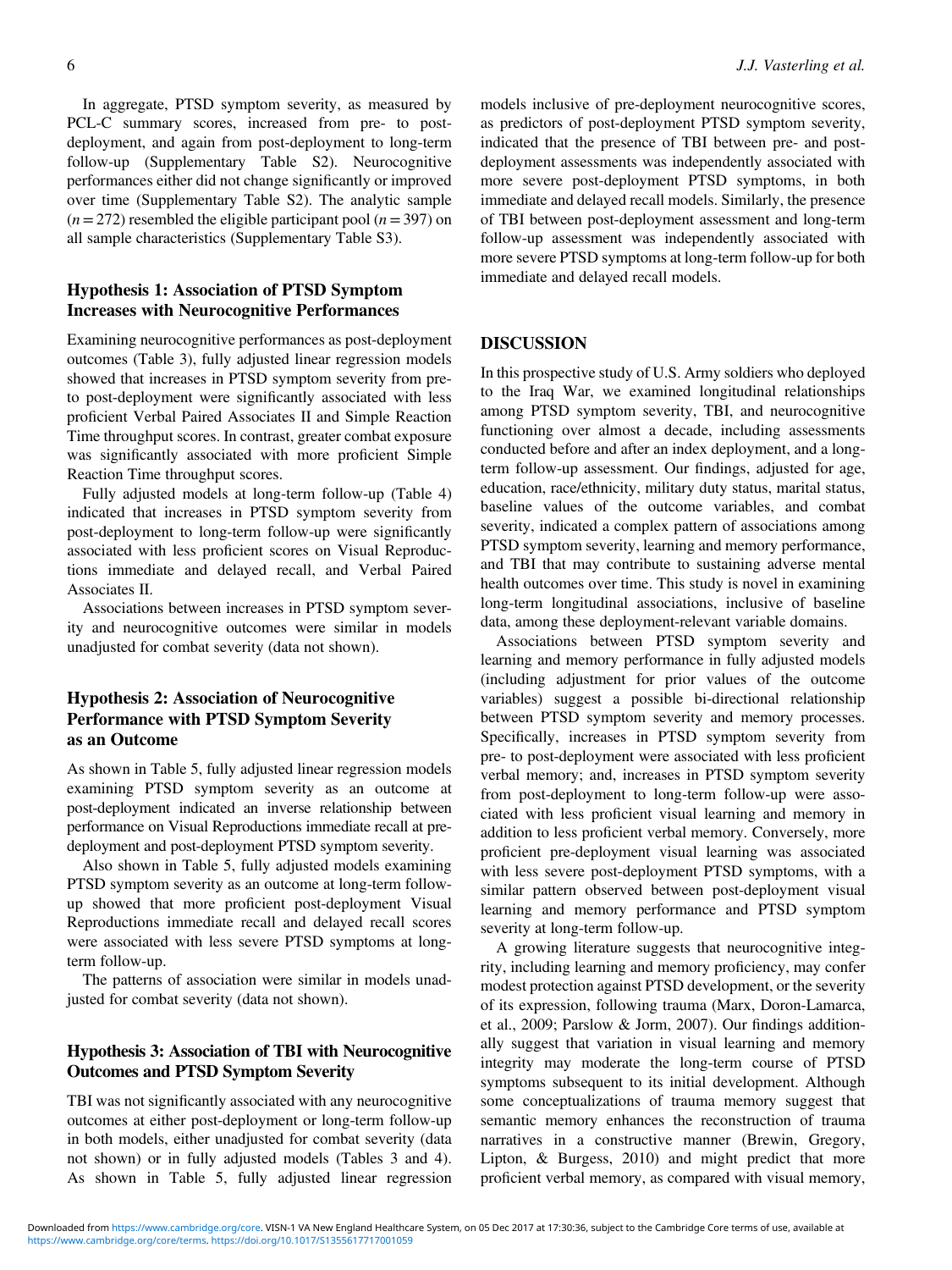<span id="page-6-0"></span>

| Table 3. Final regression models for neuropsychological performance at post-deployment |                                                 |                 |                                               |                 |                               |                 |                                |                  |                                                 |                  |                                                       |
|----------------------------------------------------------------------------------------|-------------------------------------------------|-----------------|-----------------------------------------------|-----------------|-------------------------------|-----------------|--------------------------------|------------------|-------------------------------------------------|------------------|-------------------------------------------------------|
|                                                                                        | <b>Visual Reproductions</b><br>immediate recall |                 | <b>Visual Reproductions</b><br>delayed recall |                 | Verbal Paired<br>Associates I |                 | Verbal Paired<br>Associates II |                  | Simple Reaction Time<br>efficiency <sup>a</sup> |                  | Continuous Performance<br>Test omissions <sup>b</sup> |
|                                                                                        | Est (SE)                                        | $p_{\parallel}$ | Est (SE)                                      | $p_{\parallel}$ | Est (SE)                      | $p_{\parallel}$ | Est (SE)                       | $\boldsymbol{p}$ | Est(SE)                                         | $\boldsymbol{p}$ | Est (SE)                                              |
| Intercept                                                                              | 4.97(0.74)                                      | < .001          | 4.39(0.79)                                    | < .001          | 19.05 (2.26)                  | < .001          | 5.68(0.63)                     | < .001           | 108.03 (16.14)                                  | < .001           | 0.25(0.16)                                            |
| Age at pre-deployment, years                                                           | 0.02(0.02)                                      | .42             | 0.00(0.02)                                    | .93             | $-0.28(0.06)$                 | < .001          | $-0.07(0.02)$                  | < .001           | $-0.23(0.29)$                                   | .43              | 0.00(0.01)                                            |
| Education <sup>c</sup>                                                                 |                                                 |                 |                                               |                 |                               |                 |                                |                  |                                                 |                  |                                                       |
| Part college                                                                           | 0.13(0.23)                                      | .56             | 0.61(0.25)                                    | .02             | 2.36(0.76)                    | .002            | 0.56(0.19)                     | .004             | $-2.26(3.62)$                                   | .53              | $-0.07(0.06)$                                         |
| College or higher                                                                      | $-0.57(0.78)$                                   | .47             | 0.52(0.86)                                    | .55             | 1.90(2.58)                    | .46             | 1.27(0.65)                     | .05              | 12.07(12.32)                                    | .33              | 0.41(0.21)                                            |
| Race/ethnicity <sup>d</sup>                                                            |                                                 |                 |                                               |                 |                               |                 |                                |                  |                                                 |                  |                                                       |
| African American                                                                       | $-0.53(0.33)$                                   | .11             | $-0.60(0.36)$                                 | .10             | $-0.71(1.08)$                 | .51             | $-0.06(0.27)$                  | $.84\,$          | $-2.59(5.20)$                                   | .62              | 0.03(0.09)                                            |
|                                                                                        | $-0.59(0.33)$                                   | .07             | $-0.36(0.37)$                                 | .33             | $-0.69(1.09)$                 | .52             | $-0.08(0.27)$                  | .77              | $-4.83(5.24)$                                   | .36              | 0.03(0.09)                                            |
| Hispanic                                                                               | 0.21(0.45)                                      | .63             | 0.25(0.50)                                    | .62             | .34(1.49)                     | .82             | 0.28(0.38)                     | .45              | $-10.02(7.17)$                                  | .16              | 0.07(0.12)                                            |
| Other                                                                                  |                                                 |                 | $-0.04(0.24)$                                 | $.87\,$         | 0.94(0.72)                    | .19             | 0.12(0.18)                     | .52              | 1.88(3.44)                                      | .58              | 0.00(0.06)                                            |
| Married <sup>e</sup>                                                                   | $-0.06(0.22)$                                   | $.78\,$         |                                               |                 |                               | .37             | $-0.33(0.20)$                  | .09              | 3.70(3.78)                                      | .33              | 0.01(0.07)                                            |
| Reservist <sup>f</sup>                                                                 | $-0.01(0.24)$                                   | .95             | $-0.51(0.27)$                                 | .06             | $-0.71(0.79)$                 |                 |                                |                  |                                                 |                  |                                                       |
|                                                                                        | 0.38(0.05)                                      | < .001          | 0.48(0.05)                                    | < .001          | 0.56(0.05)                    | < .001          | 0.47(0.05)                     | < .001           | 0.42(0.06)                                      | < .001           | 0.21(0.06)                                            |
| Autoregressor <sup>g</sup><br>PCL-C difference score <sup>h</sup>                      | $-0.01(0.01)$                                   | .24             | 0.00(0.01)                                    | .83             | $-0.04(0.03)$                 | .18             | $-0.02$ (.01)                  | .03              | $-0.28(0.14)$                                   | .05              | 0.00(0.00)                                            |
| TBI present<br>CES, post-deployment score                                              | $-0.21(0.25)$<br>0.02(0.01)                     | .40<br>.11      | $-0.35(0.28)$<br>0.01(0.01)                   | .21<br>.72      | 0.28(0.83)<br>$-0.04(0.04)$   | .73<br>.33      | 0.00(0.21)<br>$-0.01(0.01)$    | 1.00<br>.30      | 3.44 (3.97)<br>0.39(0.19)                       | .39<br>.04       | 0.07(0.07)<br>0.00(0.00)                              |

Higher neuropsychological scores indicate more proficient performance excep<sup>t</sup> for Continuous Performance Test omissions. All demographic and military variables pertain to post-deployment values unless otherwise indicated.  $R^2$  values = 0.21, 0.27, 0.40, 0.41, 0.22, 0.07 for Visual Reproductions immediate recall, Visual Reproductions delayed recall, Verbal Paired Associates I, Verbal Paired Associates II, Simple Reaction Time efficiency, and Continuous Performance Test omissions, respectively. PTSD = posttraumatic stress disorder. TBI = traumatic brain injury. Est (SE) = estimate (standard error). PCL-C = PTSD Checklist, civilian version. CES = Combat Experiences Scale. "Throughput scores. <sup>b</sup>Log-transformed. "Reference = high school or equivalent. "Reference = Caucasian. "Reference = not married. "Reference = active duty. <sup>g</sup>Denotes the predeployment value of the corresponding neuropsychological outcome variable. <sup>h</sup>Calculated as (post-deployment PCL-C score – pre-deployment PCL-C score).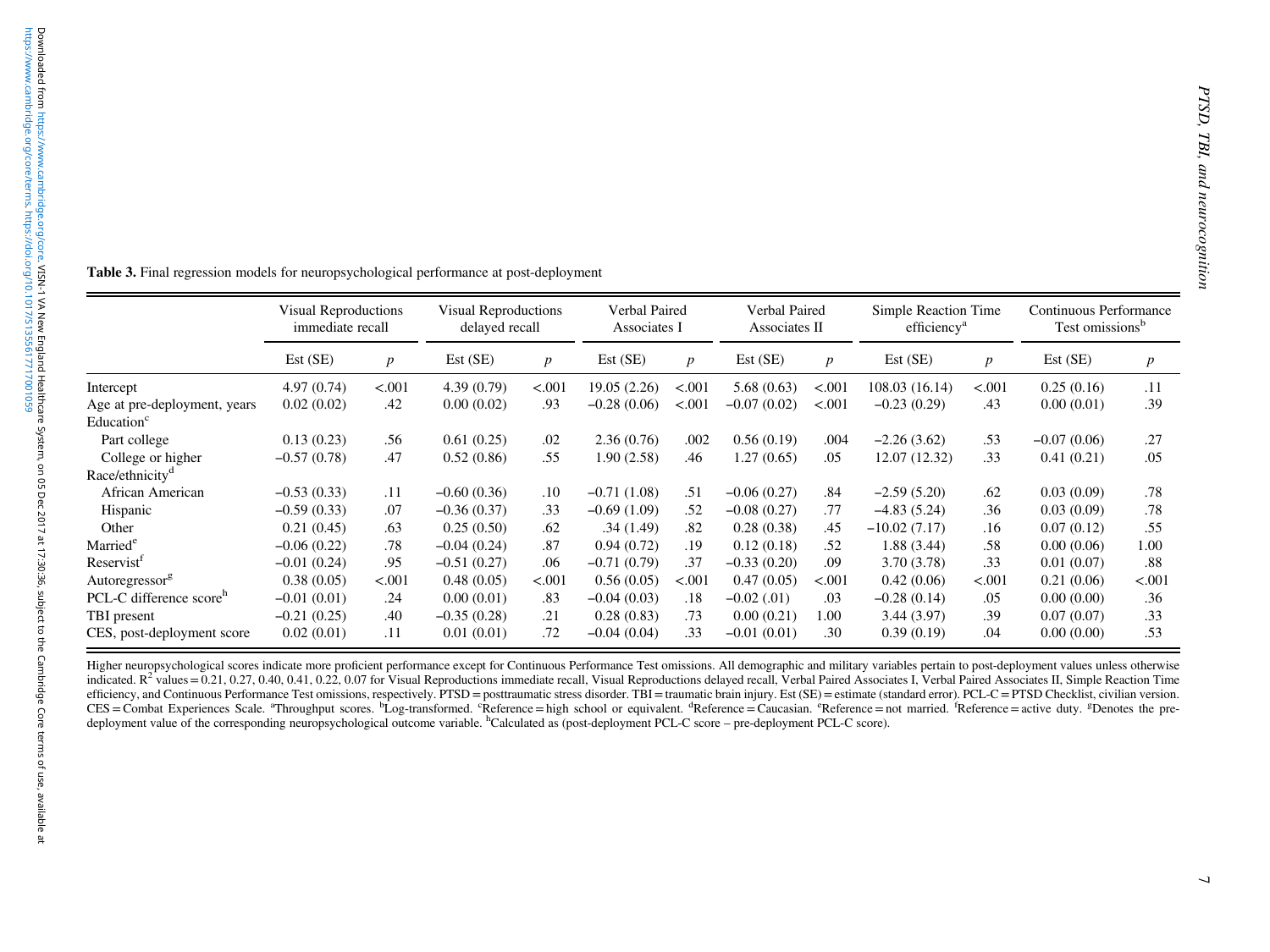<span id="page-7-0"></span>

| Table 4. Final regression models for neuropsychological performance at long-term follow-up |                      |                  |                      |                  |               |                  |               |                  |                         |                  |                             |  |
|--------------------------------------------------------------------------------------------|----------------------|------------------|----------------------|------------------|---------------|------------------|---------------|------------------|-------------------------|------------------|-----------------------------|--|
|                                                                                            |                      |                  |                      |                  |               |                  |               |                  |                         |                  |                             |  |
|                                                                                            |                      |                  |                      |                  |               |                  |               |                  |                         |                  |                             |  |
|                                                                                            |                      |                  |                      |                  |               |                  |               |                  |                         |                  |                             |  |
|                                                                                            |                      |                  |                      |                  |               |                  |               |                  |                         |                  |                             |  |
|                                                                                            |                      |                  |                      |                  |               |                  |               |                  |                         |                  |                             |  |
|                                                                                            | Visual Reproductions |                  | Visual Reproductions |                  | Verbal Paired |                  | Verbal Paired |                  | Simple Reaction Time    |                  | Continuous Performance      |  |
|                                                                                            | immediate recall     |                  | delayed recall       |                  | Associates I  |                  | Associates II |                  | efficiency <sup>a</sup> |                  | Test omissions <sup>b</sup> |  |
|                                                                                            | Est (SE)             | $\boldsymbol{p}$ | Est (SE)             | $\boldsymbol{p}$ | Est (SE)      | $\boldsymbol{p}$ | Est (SE)      | $\boldsymbol{p}$ | Est (SE)                | $\boldsymbol{p}$ | Est(SE)                     |  |
| Intercept                                                                                  | 7.36(0.84)           | < .001           | 5.34(0.93)           | < .001           | 13.70 (2.48)  | < .001           | 4.79(0.69)    | < .001           | 188.81 (21.30)          | < .001           | $-0.21(0.18)$               |  |
| Age at pre-deployment, years                                                               | $-0.04(0.02)$        | .05              | $-0.03(0.02)$        | .23              | $-0.05(0.06)$ | .39              | $-0.02(0.01)$ | .12              | $-0.64(0.38)$           | .09              | 0.01(0.01)                  |  |
| Education <sup>c</sup>                                                                     |                      |                  |                      |                  |               |                  |               |                  |                         |                  |                             |  |
| Part college                                                                               | 0.32(0.27)           | .24              | 0.14(0.31)           | .64              | 0.03(0.78)    | .97              | 0.07(0.21)    | .74              | $-4.67(5.47)$           | .39              | 0.10(0.07)                  |  |
| College or higher                                                                          | 0.56(0.34)           | .09              | 0.02(0.38)           | .95              | $-0.46(0.99)$ | .65              | $-0.20(0.26)$ | .43              | 3.86(6.87)              | .57              | 0.10(0.09)                  |  |
| Race/ethnicity <sup>d</sup>                                                                |                      |                  |                      |                  |               |                  |               |                  |                         |                  |                             |  |
| African American                                                                           | $-0.31(0.32)$        | .34              | $-0.33(0.36)$        | .37              | $-1.40(0.93)$ | .13              | $-0.25(0.24)$ | .31              | $-1.76(6.52)$           | .79              | $-0.01(0.08)$               |  |
| Hispanic                                                                                   | $-0.11(0.33)$        | .75              | $-0.29(0.38)$        | .44              | 0.07(0.95)    | .94              | $-0.02(0.25)$ | .93              | $-5.91(6.67)$           | .38              | 0.00(0.08)                  |  |
| Other                                                                                      | 0.36(0.45)           | .42              | 0.05(0.51)           | .93              | 1.27(1.32)    | .34              | $-0.24(0.35)$ | .49              | 3.81(9.25)              | .68              | 0.00(0.12)                  |  |
| Married <sup>e</sup>                                                                       | $-0.01(0.24)$        | .95              | 0.20(0.27)           | .46              | 0.43(0.69)    | .54              | 0.09(0.18)    | .63              | 3.14(4.80)              | .51              | $-0.07(0.06)$               |  |
| Duty status <sup>f</sup>                                                                   |                      |                  |                      |                  |               |                  |               |                  |                         |                  |                             |  |
| Reservist                                                                                  | 0.10(0.32)           | .76              | 0.33(0.37)           | .37              | 0.57(0.93)    | .54              | 0.33(0.25)    | .18              | $-11.63(6.52)$          | .08              | 0.13(0.08)                  |  |
| Military veteran                                                                           | $-0.52(0.26)$        | .05              | 0.03(0.30)           | .93              | $-0.20(0.76)$ | .79              | 0.23(0.20)    | .24              | $-5.84(5.30)$           | .27              | 0.03(0.07)                  |  |
| Autoregressor <sup>g</sup>                                                                 | 0.36(0.06)           | < .001           | 0.48(0.06)           | < .001           | 0.55(0.05)    | < .001           | 0.45(0.05)    | < .001           | 0.40(0.07)              | < .001           | 0.14(0.06)                  |  |
| PCL-C difference score <sup>h</sup>                                                        | $-0.02(0.01)$        | .03              | $-0.03(0.01)$        | .001             | $-0.02(0.02)$ | .25              | $-0.01(0.01)$ | 0.03             | $-0.05(0.14)$           | .74              | 0.00(0.00)                  |  |
|                                                                                            | 0.11(0.27)           | .69              | 0.23(0.31)           | .46              | 0.49(0.78)    | .53              | 0.22(0.21)    | .29              | $-4.58(5.47)$           | .40              | 0.08(0.07)                  |  |
| TBI present                                                                                | $-0.01(0.01)$        | .41              | 0.00(0.01)           | .87              | $-0.03(0.03)$ | .43              | $-0.01(0.01)$ | .52              | 0.03(0.23)              | .91              | 0.00(0.00)                  |  |

Higher neuropsychological scores indicate more proficient performance excep<sup>t</sup> for Continuous Performance Test omissions. All demographic and military variables pertain to long-term follow-up values unless otherwise indicated.  $R^2$  values = 0.22, 0.31, 0.42, 0.33, 0.17, 0.08 for Visual Reproductions immediate recall, Visual Reproductions delayed recall, Verbal Paired Associates I, Verbal Paired Associates II, Simple Reaction Time efficiency, and Continuous Performance Test omissions, respectively. PTSD = posttraumatic stress disorder. TBI = traumatic brain injury. Est (SE) = estimate (standard error). PCL-C = PTSD Checklist, civilian version. CES = Combat Experiences Scale. "Throughput scores. "Log-transformed. "Reference = high school or equivalent. "Reference = Caucasian. "Reference = not married. "Reference = active duty. <sup>g</sup>Denotes the postdeployment value of the corresponding neuropsychological outcome variable. <sup>h</sup>Calculated as (long-term follow-up PCL-C score – post-deployment PCL-C score).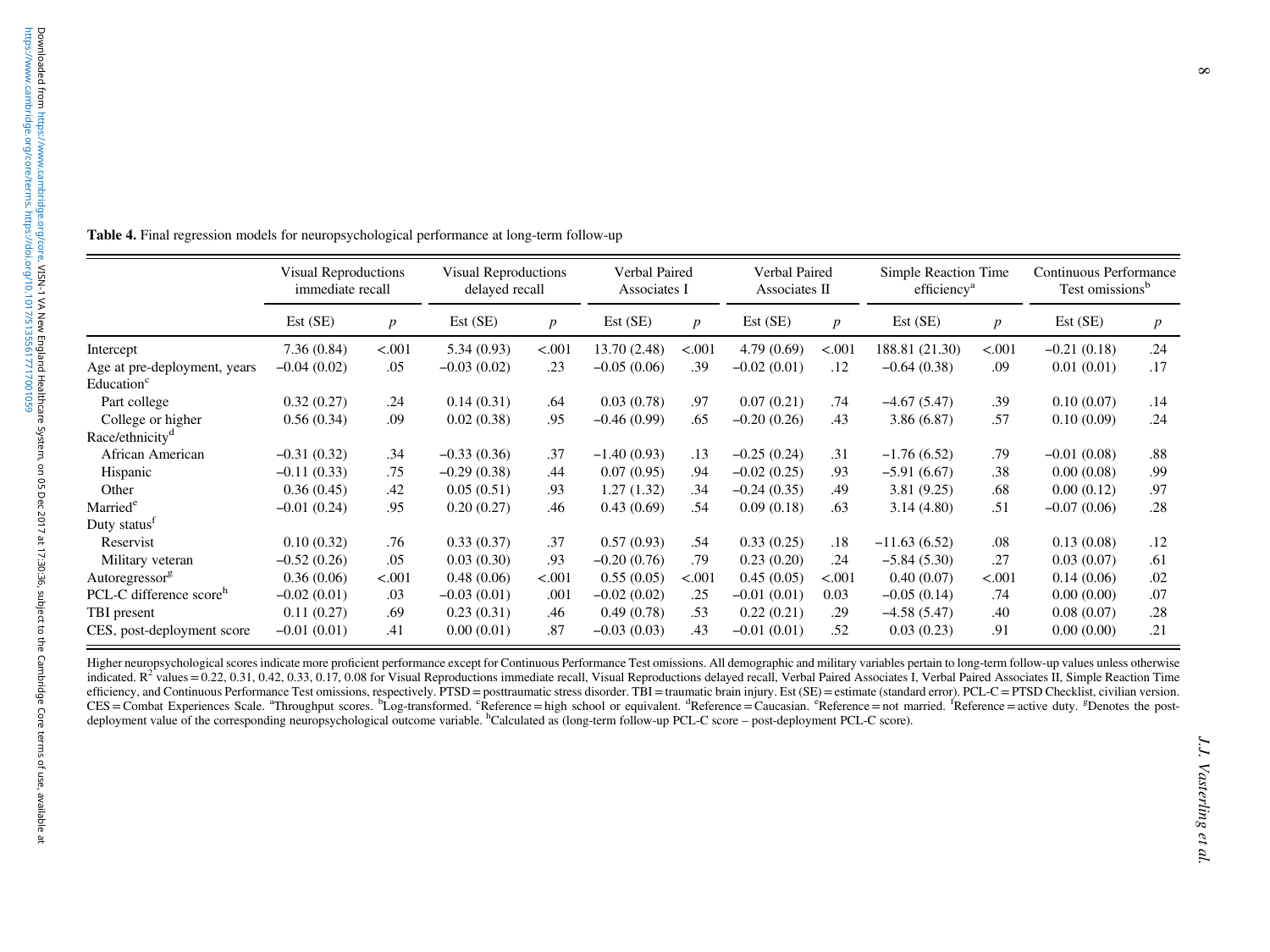|                                                                         |                 |                  | A. Immediate recall (IR) model                                    |                              |                 |
|-------------------------------------------------------------------------|-----------------|------------------|-------------------------------------------------------------------|------------------------------|-----------------|
|                                                                         | Post-deployment |                  |                                                                   | Long-term follow-up          |                 |
|                                                                         | $R^2 = 0.27$    |                  |                                                                   | $R^2 = 0.32$                 |                 |
|                                                                         | Est(SE)         | $\boldsymbol{p}$ |                                                                   | Est(SE)                      | $p_{\parallel}$ |
| Intercept                                                               | 19.55 (7.47)    | .01              | Intercept                                                         | 27.46 (10.42)                | .01             |
| Age at pre-deployment, years<br>Education, post-deployment <sup>a</sup> | 0.13(0.11)      | .26              | Age at pre-deployment, years<br>Education, follow-up <sup>a</sup> | 0.06(0.16)                   | .72             |
| Part college                                                            | 1.20(1.43)      | .40              | Part college                                                      | 3.85(2.23)                   | .09             |
| College or higher<br>Race/ethnicity <sup>b</sup>                        | 7.25(4.79)      | .13              | College or higher<br>Race/ethnicity <sup>b</sup>                  | $-2.43(2.81)$                | .39             |
| African American                                                        | 0.08(2.04)      | .97              | African American                                                  | 2.83(2.66)                   | .29             |
| Hispanic                                                                | $-0.17(2.05)$   | .94              | Hispanic                                                          | $-0.59(2.71)$                | .83             |
| Other                                                                   | $-2.32(2.79)$   | .41              | Other                                                             | $-5.07(3.74)$                | .18             |
| Married, post-deployment <sup>c</sup>                                   | 0.12(1.34)      | .93              | Married, follow-up <sup>c</sup>                                   | 1.00(1.98)                   | .62             |
| Duty status, post-deployment <sup>d</sup>                               |                 |                  | Duty status, follow-up <sup>d</sup>                               |                              |                 |
| Reservist                                                               | 3.69(1.46)      | .01              | Reservist<br>Military veteran                                     | $-0.24(2.67)$<br>10.02(2.11) | .93<br>< .001   |
| PCL-C score, pre-deployment                                             | 0.43(0.06)      | < .001           | PCL-C score, post-deployment                                      | 0.42(0.07)                   | < .001          |
| VPA I score, pre-deployment                                             | 0.10(0.10)      | .30              | VPA-I score, post-deployment                                      | $-0.09(0.13)$                | .49             |
| VR IR score, pre-deployment                                             | $-0.64(0.32)$   | .05              | VR IR score, post-deployment                                      | $-1.15(0.47)$                | .02             |
| CPT omissions <sup>e</sup> , pre-deployment                             | $-0.10(1.42)$   | .94              | CPT omissions <sup>e</sup> , post-deployment                      | 0.90(1.87)                   | .63             |
| SRT efficiency <sup>f</sup> , pre-deployment                            | $-0.04(0.03)$   | .17              | SRT efficiency <sup>f</sup> , post-deployment                     | $-0.04(0.03)$                | .23             |
| TBI present <sup>g</sup>                                                | 6.47(1.50)      | < .001           | TBI present <sup>h</sup>                                          | 5.76(2.24)                   | .01             |
| CES score, post-deployment                                              | 0.12(0.07)      | .09              | CES score, post-deployment                                        | 0.31(0.09)                   | .001            |
|                                                                         |                 |                  | B. Delayed recall (DR) model                                      |                              |                 |
|                                                                         | Post-deployment |                  |                                                                   | Long-term follow-up          |                 |

<span id="page-8-0"></span>

| <b>Table 5.</b> PCL-C outcomes at post-deployment and long-term follow-up, examining immediate (A) and delayed (B) recall scores separately |  |  |  |
|---------------------------------------------------------------------------------------------------------------------------------------------|--|--|--|
|                                                                                                                                             |  |  |  |

|                                              | $R^2 = 0.27$  |                  |                                               | $R^2 = 0.32$  |                  |  |
|----------------------------------------------|---------------|------------------|-----------------------------------------------|---------------|------------------|--|
|                                              | Est (SE)      | $\boldsymbol{p}$ |                                               | Est (SE)      | $\boldsymbol{p}$ |  |
| Intercept                                    | 19.00 (7.54)  | .01              | Intercept                                     | 23.26 (10.52) | .03              |  |
| Age at pre-deployment, years                 | 0.12(0.12)    | .32              | Age at pre-deployment, years                  | 0.09(0.16)    | .57              |  |
| Education, post-deployment <sup>a</sup>      |               |                  | Education, follow-up <sup>a</sup>             |               |                  |  |
| Part college                                 | 1.01(1.43)    | .48              | Part college                                  | 3.73(2.23)    | .10              |  |
| College or higher                            | 7.02(4.80)    | .14              | College or higher                             | $-2.10(2.81)$ | .45              |  |
| Race/ethnicity <sup>b</sup>                  |               |                  | Race/ethnicity <sup>b</sup>                   |               |                  |  |
| African American                             | 0.18(2.04)    | .93              | African American                              | 2.77(2.67)    | .30              |  |
| Hispanic                                     | $-0.27(2.05)$ | .89              | Hispanic                                      | 0.04(2.74)    | .99              |  |
| Other                                        | $-2.12(2.81)$ | .45              | Other                                         | $-4.90(3.76)$ | .19              |  |
| Married, post-deployment <sup>c</sup>        | 0.17(1.34)    | .90              | Married, follow-up <sup>c</sup>               | 0.49(1.98)    | $.80\,$          |  |
| Duty status, post-deployment <sup>d</sup>    |               |                  | Duty status, follow-up <sup>d</sup>           |               |                  |  |
| Reservist                                    | 3.83(1.46)    | .01              | Reservist                                     | $-1.13(2.70)$ | .68              |  |
|                                              |               |                  | Military veteran                              | 8.94(2.16)    | < .001           |  |
| PCL-C score, pre-deployment                  | 0.43(0.06)    | < .001           | PCL-C score, post-deployment                  | 0.43(0.07)    | < .001           |  |
| VPA II score, pre-deployment                 | 0.12(0.34)    | .71              | VPA II score, post-deployment                 | 0.04(0.53)    | .93              |  |
| VR DR score, pre-deployment                  | $-0.58(0.31)$ | .06              | VR DR score, post-deployment                  | $-1.06(0.43)$ | .01              |  |
| CPT omissions <sup>e</sup> , pre-deployment  | $-0.31(1.41)$ | .82              | CPT omissions <sup>e</sup> , post-deployment  | 1.01(1.88)    | .59              |  |
| SRT efficiency <sup>f</sup> , pre-deployment | $-0.03(0.03)$ | .23              | SRT efficiency <sup>f</sup> , post-deployment | $-0.04(0.03)$ | .23              |  |
| TBI present <sup>g</sup>                     | 6.51(1.50)    | < .001           | TBI present <sup>h</sup>                      | 5.86(2.25)    | .01              |  |
| CES score, post-deployment                   | 0.14(0.07)    | .07              | CES score, post-deployment                    | 0.30(0.09)    | .002             |  |

Higher scores on neuropsychological tests indicate more proficient performance except for Continuous Performance Test omissions. PCL-C=PTSD Checklist, civilian version. Est (SE)=estimate (standard error). VPA = Verbal Paired Associates. VR= Visual Reproductions. IR=immediate recall. DR=delayed recall. SRT = Simple Reaction Time. CPT = Continuous Performance Test. TBI = traumatic brain injury. CES = Combat Experiences Scale. <sup>a</sup>Reference = high school<br>or equivalent. <sup>b</sup>Reference = Caucasian. <sup>c</sup>Reference = not married. <sup></sup>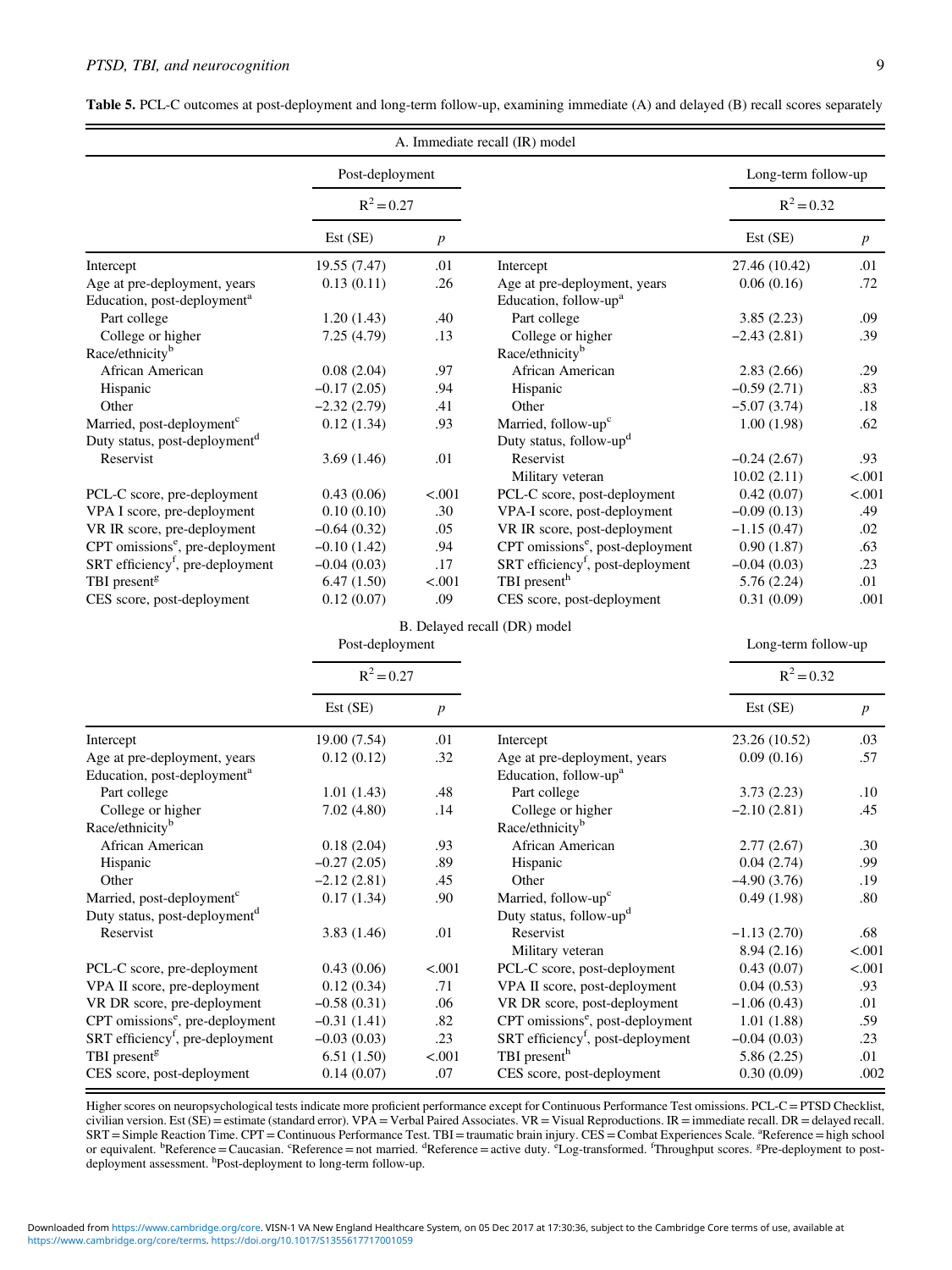would be more strongly associated with subsequent PTSD severity, it may also be that the ability to form a visual image facilitates rehearsal and habituation to the perceptual aspects of a trauma event, as well as their integration into a coherent narrative (Brewin et al., [2010\)](#page-11-0).

This notion is supported by studies indicating that visual imagery can be more effective than verbal processing in reducing anxiety (Holmes & Mathews, [2005](#page-11-0)) and by findings showing that decreased visual input reduces the recollection of autobiographical events (Rubin, Burt, & Fifeld, [2003](#page-11-0)). Moreover, as suggested by Gilbertson et al. ([2007](#page-11-0)), it may be that small hippocampal volume, possibly reflected in our study by relatively less proficient performance on visual learning and memory tasks, increases risk of greater subsequent PTSD severity through the failure to support visually-mediated extinction of conditioned emotional responses.

Consistent with conceptualizations of PTSD as a biopsychosocial disorder involving alterations in neural functioning (Pitman et al., [2012\)](#page-11-0), our findings also suggest that PTSD may subtly erode these potentially resilienceenhancing cognitive resources (i.e., learning and memory) as PTSD symptoms increase in severity. For example, neuroendocrine dysfunction, including dysregulation of glucocorticoids, is thought to be a core neurobiological feature of PTSD. Relevant to our findings, there are welldocumented links between glucocorticoids and memory (Wingenfeld & Wolf, [2011\)](#page-12-0). Our findings taken as a whole suggest a bi-directional relationship between memory and PTSD symptom severity, a relationship that we detected even in the absence of clinically significant  $(>15%)$  decline in learning and memory.

Also consistent with our previous findings using overlapping samples (Marx, Brailey, et al., [2009;](#page-11-0) Vasterling, Proctor, Amoroso, Kane, Heeren, et al., [2006\)](#page-12-0), we found that more extensive combat exposure was modestly associated with greater efficiency on a reaction time test (Simple Reaction Time) at post-deployment assessment. This finding can be interpreted as part of a broader unresolved stress response in which organisms prepare for survival in lifethreatening contexts such as combat, in part via heightened arousal and in part by focusing attention more narrowly. Simple Reaction Time, which requires speeded responses to simple recurrent targets, could be hypothesized to capture this evolutionarily adaptive response. Conversely, increases in PTSD symptom severity from pre- to post-deployment were associated with less efficient reaction time, suggesting that the exposure to potential threat is dissociable from post-traumatic emotional responses in their effects on reaction time.

Regarding TBI, we found that the presence of TBI (predominantly mild in our sample) during each assessment interval (i.e., pre- to post-deployment; post-deployment to long-term follow-up) was associated with more severe PTSD symptoms at the conclusion of the interval. It has been hypothesized that the psychological trauma associated with deployment TBI, and the warzone context in which it occurs, accounts for the increased risk of PTSD in warzone veterans with history of mild TBI (Hoge et al., [2008](#page-11-0)). In contrast, our

findings, which were adjusted for combat severity, suggest that mild TBI contributes to PTSD symptom expression independently of combat stress and are consistent with Yurgil et al. ([2014\)](#page-12-0), who found that deployment TBI predicted postdeployment PTSD after adjusting for combat severity.

Additionally, TBI events in our study were not limited to deployment, particularly during the post-deployment to longterm follow-up period. Consistent with a longitudinal study of civilians indicating that mild TBI experienced outside the context of combat was associated with poorer PTSD outcomes, both within the year after the injury (Bryant et al., [2010\)](#page-11-0) and over 6 years later (Bryant et al., [2015](#page-11-0)), our findings indicate that increased risk of PTSD following mild TBI in military populations is not restricted to deployment TBI. Other potential mechanisms explaining the association between TBI and PTSD, including increased disease burden via undocumented TBI co-morbidities (e.g., associated orthopedic injury) and acute TBI-related mental status changes affecting the formation of trauma memories in a manner precluding optimal subsequent processing of the memories (Vasterling, Verfaellie, & Sullivan, [2009\)](#page-12-0), could not be tested by our study design.

TBI was not significantly associated with any measure of neurocognitive functioning during any time period, either before (data not shown) or after adjustment for combat severity. This finding, in the context of predominantly mild TBI experienced over three months before pre-deployment testing and over a year before long-term follow-up testing in most of our sample, is consistent with meta-analytic research suggesting that acute neurocognitive decrements following mild TBI tend to resolve within 90 days in most people (Karr et al., [2014\)](#page-11-0). Recent studies, however, suggest that white matter abnormalities may mediate the relationship of mild deployment TBI to neurocognitive performance (Clark et al., [2016;](#page-11-0) Hayes, Miller, Lafleche, Salat, & Verfaellie, [2015](#page-11-0)). Thus, it remains unclear whether our results and other findings relying on aggregate data potentially mask poor performance in subgroups for whom deficits do not resolve as quickly as in the majority of those experiencing mild TBI (Belanger, Curtiss, Demery, Lebowitz, & Vanderploeg, [2005;](#page-11-0) Pertab, James, & Bigler, [2009](#page-11-0)).

Our findings should be interpreted in the context of the study's methodological strengths and limitations. Although our TBI interview administered at long-term follow-up has been shown to have high inter-rater reliability and was conducted by doctoral level clinicians (Alosco et al., [2016](#page-10-0)), retrospective report of TBI events may be subject to memory and other reporting biases. To minimize this possibility, we used data from our post-deployment TBI interview to document TBI with loss of consciousness and excluded participants who reported deployment interval TBI inconsistently across post-deployment and long-term follow-up assessments. Because we did not capture TBI with altered consciousness at the post-deployment assessment, however, we relied on long-term follow-up accounts of these events to supplement our post-deployment assessment of TBI with loss of consciousness.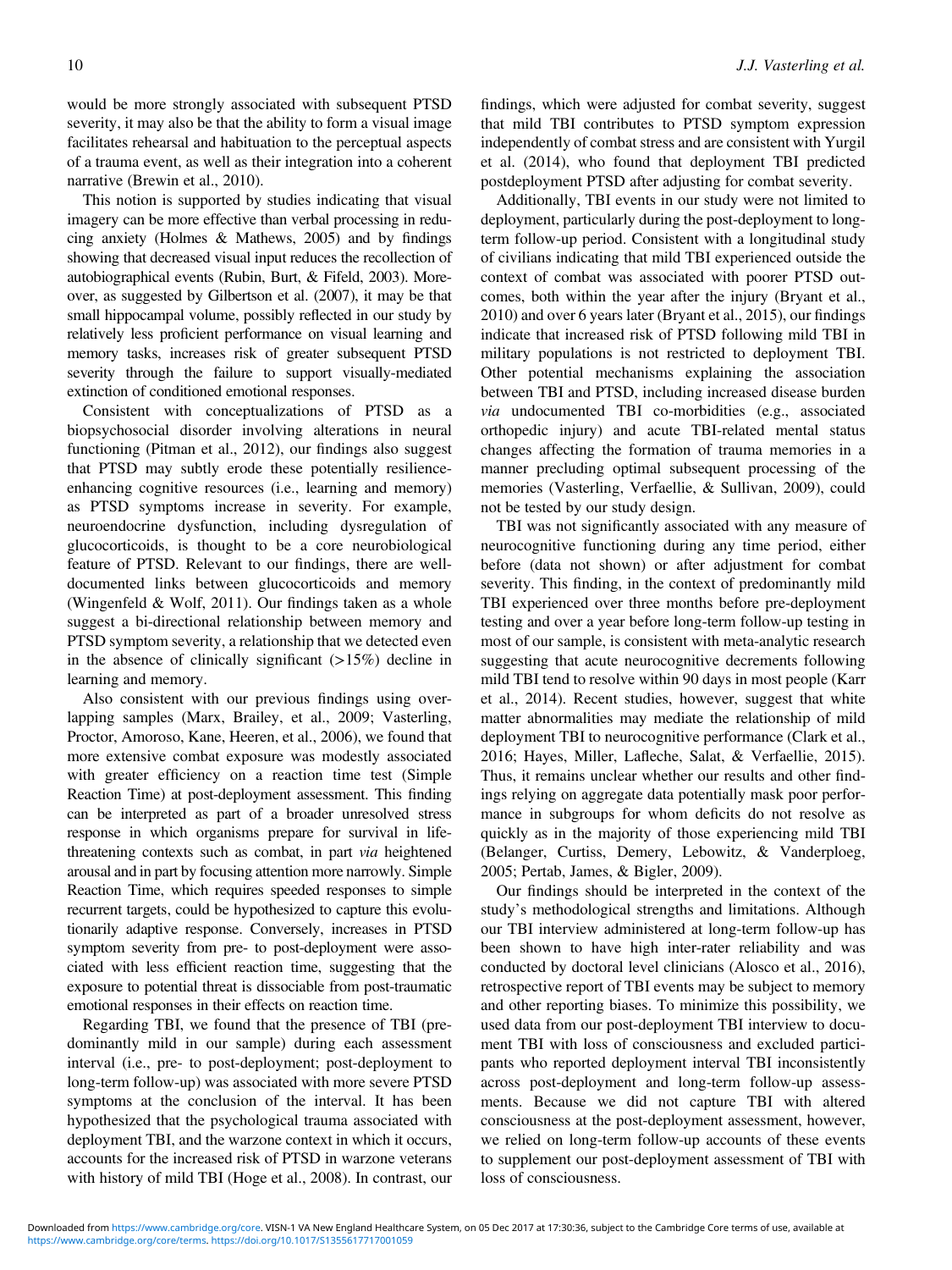<span id="page-10-0"></span>Findings should also be interpreted in the context of the TBI events captured. Although most were mild, a small proportion (11.0% occurring between pre- and postdeployment assessments; 16.7% of those occurring between post-deployment and long-term follow-up assessments) were categorized as greater than mild, thereby introducing some heterogeneity of severity. We additionally did not capture the mechanism of injury (e.g., blast, blunt trauma, etc.), although there is not yet clear evidence that mechanism of injury strongly influences neuropsychological outcomes in military populations (Belanger, Kretzmer, Yoash-Gantz, Pickett, & Tupler, [2009;](#page-11-0) Mac Donald et al., [2014](#page-11-0)). Finally, we examined non-deployment-related TBI in addition to deployment TBI. The inclusion of both deployment and non-deploymentrelated TBI, however, enhances the generalization of findings within the military and military veteran population, a population at risk for TBI events in civilian as well as military contexts (Armistead-Jehle, Soble, Cooper, & Belanger, 2017; Regasa et al., [2016\)](#page-11-0).

We assessed a relatively limited range of neurocognitive functions and could not feasibly capture other neurobiologically relevant data (e.g., neuroimaging, biological assays), but our measures were selected based on their sensitivity to deployment-related effects and included a performance based validity index as an eligibility criterion, a feature that has been only infrequently included in studies of PTSD and neurocognition. Furthermore, our use of performance-based tests individually administered in person, in the context of a longitudinal study of a nationally-dispersed sample, is a rare methodological strength. PTSD symptom severity was measured via a face valid self-report instrument (i.e., PCL-C), but the PCL-C, designed to measure symptom severity, has strong psychometric properties (Wilkins, Lang, & Norman, [2011\)](#page-12-0) and showed strong correlations with CAPS symptom severity scores when analyzed as a severity measure. Notably, a major methodological strength of ourstudy was our ability to account for prior values of both PTSD symptom and neuropsychological outcomes, including pre-deployments levels.

It is possible that conditions that are commonly co-morbid to PTSD and/or TBI but that were not captured in this study (e.g., depression, chronic pain) contributed to neuropsychological decrements. Of note, there were only a small number of women in the sample, thereby precluding examination of any gender effects. Finally, because a comparison sample of non-deployed soldiers was no longer plausible within the NDHS cohort, we were unable to examine the longer-term effects of deployment (vs. non-deployment).

In conclusion, although our sample displayed relatively robust neural health, as indicated by neurocognitive performances, findings indicate specific risk factors for relative neurocognitive performance decrements and suggest that the constellation of PTSD, TBI, and relative neurocognitive decrements may contribute, via their longitudinal associations, to sustaining emotional and neurocognitive symptoms over time. More generally, these novel findings help elucidate potential bi-directional relationships between neurocognition, as a behavioral and mechanistically relevant indicator of neural health, and PTSD in trauma-exposed populations and highlight neurocognition as both a predictor and outcome of emotional distress following trauma.

#### ACKNOWLEDGMENTS

Funding was provided by the Department of Veterans Affairs (VA) Cooperative Studies Program (CSP#566). Support for previous collection of archived data used in this study's longitudinal analyses was provided by the U.S. Army Medical Research and Materiel Command (DAMD 17-03-0020) and VA Clinical Sciences Research and Development. The funding agency (VA) provided general guidance and policies for conducting human subjects research. The manuscript underwent administrative review at the U. S. Army Research Institute of Environmental Medicine. The views expressed in this article are those of the authors and do not reflect official policy or position of the U.S. Army, Department of Defense, VA, or U.S. government. The authors have no conflicts of interest to declare. We appreciate the support of the Defense Manpower Data Center in obtaining military service status data. We also thank the VACSP#566 team, including Drs. Helen MacDonald and Christopher Harte for their leadership of clinical data collection, Patricia Crutchfield and Joseph Turner for their organizational and administrative support, Drs. Matthew Jakupcak, Brian Marx, and Miles McFall for their roles as site investigators, our dedicated team of study psychologists, Drs. Grant Huang and Theresa Gleason for their support of the study, and the VACSP#566 Executive Committee for their on-going guidance. Finally, we are grateful to the Soldiers and military veterans who comprise the Neurocognition Deployment Health Study cohort for volunteering their time to participate in the study, and also for their military service.

#### Supplementary material

To view supplementary material for this article, please visit <https://doi.org/10.1017/S1355617717001059>

# **REFERENCES**

- Alosco, M.L., Aslan, M., Du, M., Ko, J., Grande, L., Proctor, S.P., … Vasterling, J.J. (2016). Consistency of recall for deployment-related traumatic brain injury. Journal of Head Trauma Rehabilitation, 31(5), 360–368.
- American Psychiatric Association. (2000). Diagnostic and statistical manual of mental disorders (4th ed., text Revision). Washington, DC: American Psychiatric Association.
- Armistead-Jehle, P., Soble, J.R., Cooper, D.B., & Belanger, H.G. (2017). Unique aspects of traumatic brain injury in military and veteran populations. Physical Medicine and Rehabilitation Clinics of North America, 28(2), 323–337.
- Arnsten, A.F., Raskind, M.A., Taylor, F.B., & Connor, D.F. (2015). The effects of stress exposure on prefrontal cortex: Translating basic research into successful treatments for post-traumatic stress disorder. Neurobiology of Stress, 1, 89-99.
- Aslan, M., Concato, J., Peduzzi, P.N., Proctor, S.P., Schnurr, P.P., Marx, B.P., … Vasterling, J.J. (2013). Design of "Neuropsychological and mental health outcomes of Operation Iraqi Freedom: A longitudinal cohort study. Journal of Investigative Medicine, 61(3), 569–577.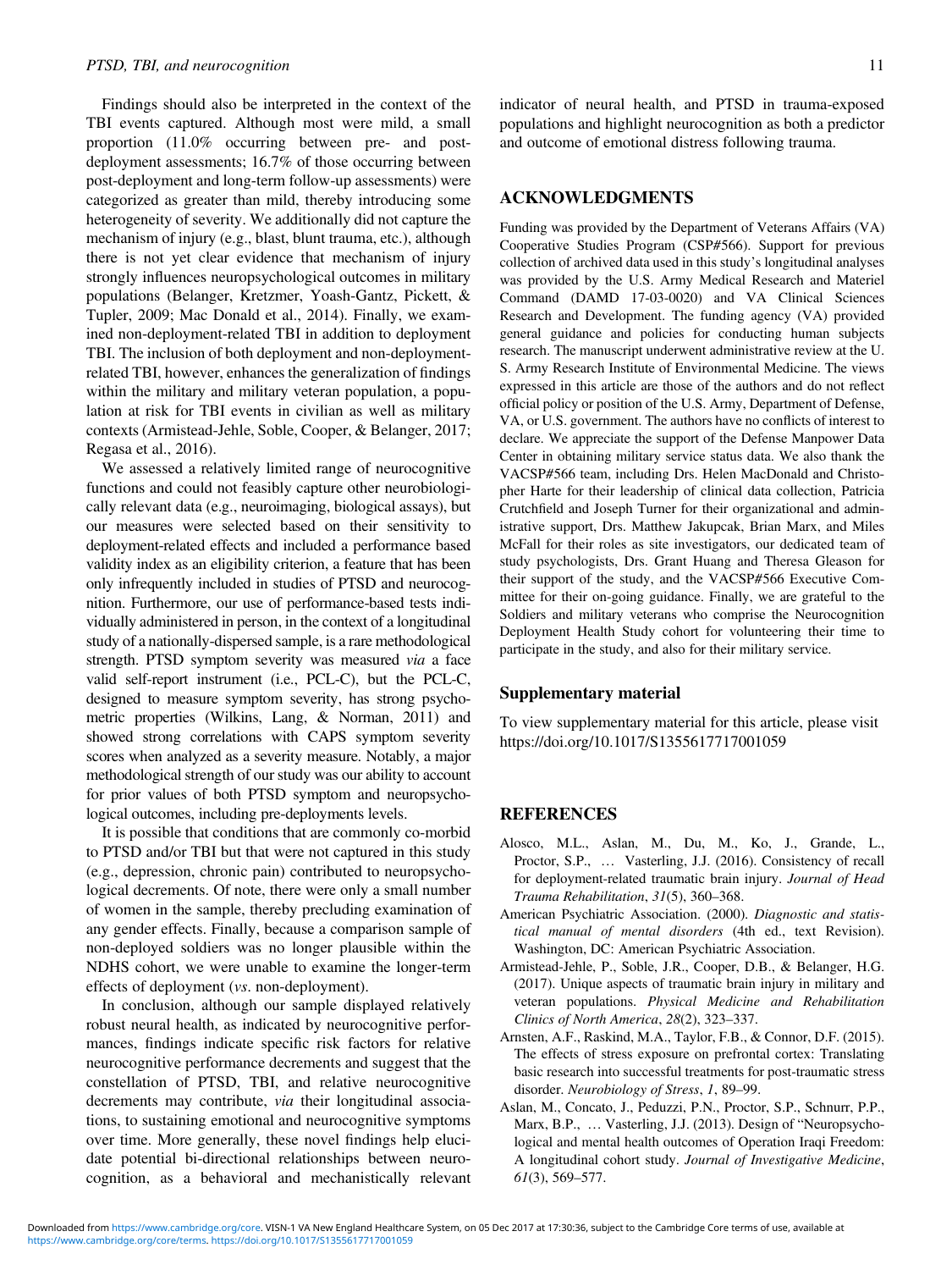- <span id="page-11-0"></span>Belanger, H.G., Curtiss, G., Demery, J.A., Lebowitz, B.K., & Vanderploeg, R.D. (2005). Factors moderating neuropsychological outcomes following mild traumatic brain injury: A meta-analysis. Journal of the International Neuropsychological Society, 11(3), 215–227.
- Belanger, H.G., Kretzmer, T., Yoash-Gantz, R., Pickett, T., & Tupler, L.A. (2009). Cognitive sequelae of blast-related versus other mechanisms of brain trauma. Journal of the International Neuropsychological Society, 15, 1–8.
- Blake, D.D., Weathers, F.W., Nagy, L.M., Kaloupek, D.G., Gusman, F.D., Charney, D.S., & Keane, T.M. (1995). The development of a clinician-administered PTSD scale. Journal of Traumatic Stress, 8(1), 75–90.
- Brewin, C.R., Gregory, J.D., Lipton, M., & Burgess, N. (2010). Intrusive images in psychological disorders: Characteristics, neural mechanisms, and treatment implications. Psychological Review, 117(1), 210–232.
- Bryant, R.A., Nickerson, A., Creamer, M., O'Donnell, M., Forbes, D., Galatzer-Levy, I., … Silove, D. (2015). Trajectory of post-traumatic stress following traumatic brain injury: 6-year follow-up. British Journal of Psychiatry, 206(5), 417–423.
- Bryant, R.A., O'Donnell, M.L., Creamer, M., McFarlane, A.C., Clark, C.R., & Silove, D. (2010). The psychiatric sequelae of traumatic injury. American Journal of Psychiatry, 167(3), 312–320.
- Clark, A.L., Sorg, S.F., Schiehser, D.M., Luc, N., Bondi, M.W., Sanderson, M., … Delano-Wood, L. (2016). Deep white matter hyperintensities affect verbal memory independent of PTSD symptoms in veterans with mild traumatic brain injury. Brain Injury, 30(7), 864–871.
- Eekhout, I., Reijnen, A., Vermetten, E., & Geuze, E. (2016). Posttraumatic stress symptoms 5 years after military deployment to Afghanistan: An observational cohort study. Lancet Psychiatry,  $3(1)$ , 58–64.
- Gilbertson, M.W., Williston, S.K., Paulus, L.A., Lasko, N.B., Gurvits, T.V., Shenton, M.E., & Orr, S.P. (2007). Configural cue performance in identical twins discordant for posttraumatic stress disorder: Theoretical implications for the role of hippocampal function. Biological Psychiatry, 62(5), 513–520.
- Hayes, J.P., Miller, D.R., Lafleche, G., Salat, D.H., & Verfaellie, M. (2015). The nature of white matter abnormalities in blast-related mild traumatic brain injury. Neuroimage: Clinical, 8, 148–156.
- Hoge, C.W., McGurk, D., Thomas, J.L., Cox, A.L., Engel, C.C., & Castro, C.A. (2008). Mild traumatic brain injury in U.S. soldiers returning from Iraq. New England Journal of Medicine, 358(5), 453–463.
- Holmes, E.A., & Mathews, A. (2005). Mental imagery and emotion: A special relationship? Emotion, 5(4), 489–497.
- Karr, J.E., Areshenkoff, C.N., & Garcia-Barrera, M.A. (2014). Neuropsychological outcomes of concussion: Meta-analyses on the cognitive sequelae of mild traumatic brain injury. Neuropsychology, 28(3), 321–336.
- Kelley, A.M., Athy, J.R., Cho, T.H., Erickson, B., King, M., & Cruz, P. (2012). Risk propensity and health risk behaviors in U.S. army soldiers with and without psychological disturbances across the deployment cycle. Journal of Psychiatric Research, 46(5), 582–589.
- Letz, R., Green, R.C., & Woodard, J.L. (1996). Development of a computer-based battery designed to screen adults for neuropsychological impairment. Neurotoxicology Teratology, 18(4), 365–370.
- Luethcke, C.A., Bryan, C.J., Morrow, C.E., & Isler, W.C. (2011). Comparison of concussive symptoms, cognitive performance, and psychological symptoms between acute blast-versus

nonblast-induced mild traumatic brain injury. Journal of the International Neuropsychological Society, 17(1), 36–45.

- Mac Donald, C.L., Johnson, A.M., Wierzechowski, L., Kassner, E., Stewart, T., Nelson, E.C., … Brody, D.L. (2014). Prospectively assessed clinical outcomes in concussive blast vs nonblast traumatic brain injury among evacuated US military personnel. JAMA Neurology, 71(8), 994–1002.
- Mac Donald, C.L., Johnson, A.M., Wierzechowski, L., Kassner, E., Stewart, T., Nelson, E.C., … Brody, D.L. (2017). Outcome trends after US military concussive traumatic brain injury. Journal of Neurotrauma, 34, 2206–2219.
- Marx, B.P., Brailey, K., Proctor, S.P., Macdonald, H.Z., Graefe, A.C., Amoroso, P., … Vasterling, J.J. (2009). Association of time since deployment, combat intensity, and posttraumatic stress symptoms with neuropsychological outcomes following Iraq War deployment. Archives of General Psychiatry, 66(9), 996–1004.
- Marx, B.P., Doron-Lamarca, S., Proctor, S.P., & Vasterling, J.J. (2009). The influence of pre-deployment neurocognitive functioning on post-deployment PTSD symptom outcomes among Iraq-deployed Army soldiers. Journal of the International Neuropsychological Society, 15(6), 840–852.
- Neipert, L., Pastorek, N.J., Troyanskaya, M., Scheibel, R.S., Peterson, N.J., & Levin, H.S. (2014). Effect of clinical characteristics on cognitive performance in service members and veterans with histories of blast-related mild traumatic brain injury. Brain Injury, 28(13-14), 1667–1674.
- Parslow, R.A., & Jorm, A.F. (2007). Pretrauma and posttrauma neurocognitive functioning and PTSD symptoms in a community sample of young adults. American Journal of Psychiatry, 164(3), 509–515.
- O'Bryant, S.E., Engel, L.R., Kleiner, J.S., Vasterling, J.J., & Black, F.W. (2007). Test of Memory Malingering (TOMM) Trial 1 as a screening measure for insufficient effort. Clinical Neuropsychologist, 21(3), 511–521.
- Pertab, J.L., James, K.M., & Bigler, E.D. (2009). Limitations of mild traumatic brain injury meta-analyses. Brain Injury, 23(6), 498–508.
- Pitman, R.K., Rasmusson, A.M., Koenen, K.C., Shin, L.M., Orr, S.P., Gilbertson, M.W., … Liberzon, I. (2012). Biological studies of post-traumatic stress disorder. Nature Reviews. Neuroscience, 13(11), 769–787.
- Rabinowitz, A.R., & Levin, H.S.(2015).Cognitive sequelae of traumatic brain injury. Psychiatric Clinics of North America, 37(1), 1–11.
- Ramchand, A., Rudavsky, R., Grant, S., Tanielian, T., & Jaycox, L. (2015). Prevalence of, risk factors for, and consequences of, posttraumatic stress disorder and other mental health problems in military populations deployed to Iraq and Afghanistan. Current Psychiatry Reports, 17(5), 37.
- Reeves, D., Kane, R., Elsmore, T., Winter, K., & Bleiberg, J. (2002). ANAM 2001 user's manual: Clinical and research modules. San Diego: National Cognitive Recovery Foundation.
- Regasa, L.E., Thomas, D.M., Gill, R.S., Marion, D.W., & Ivins, B.J. (2016). Military deployment may increase the risk for traumatic brain injury following deployment. Journal of Head Trauma Rehabilitation, 31(1), E28–E35.
- Rubin, D.C., Burt, C.D.B., & Fifeld, S.J. (2003). Experimental manipulations of the phenomenology of memory. Memory and Cognition, 31(6), 877–886.
- Ruggiero, K.J., Del Ben, K., Scotti, J.R., & Rabalais, A.E. (2003). Psychometric properties of the PTSD Checklist-Civilian Version. Journal of Traumatic Stress, 16(5), 495–502.
- Scott, J.C., Matt, G.E., Wrocklage, K.M., Crnich, C., Jordan, J., Southwick, S.M., … Schweinsburg, B.C. (2015). A quantitative